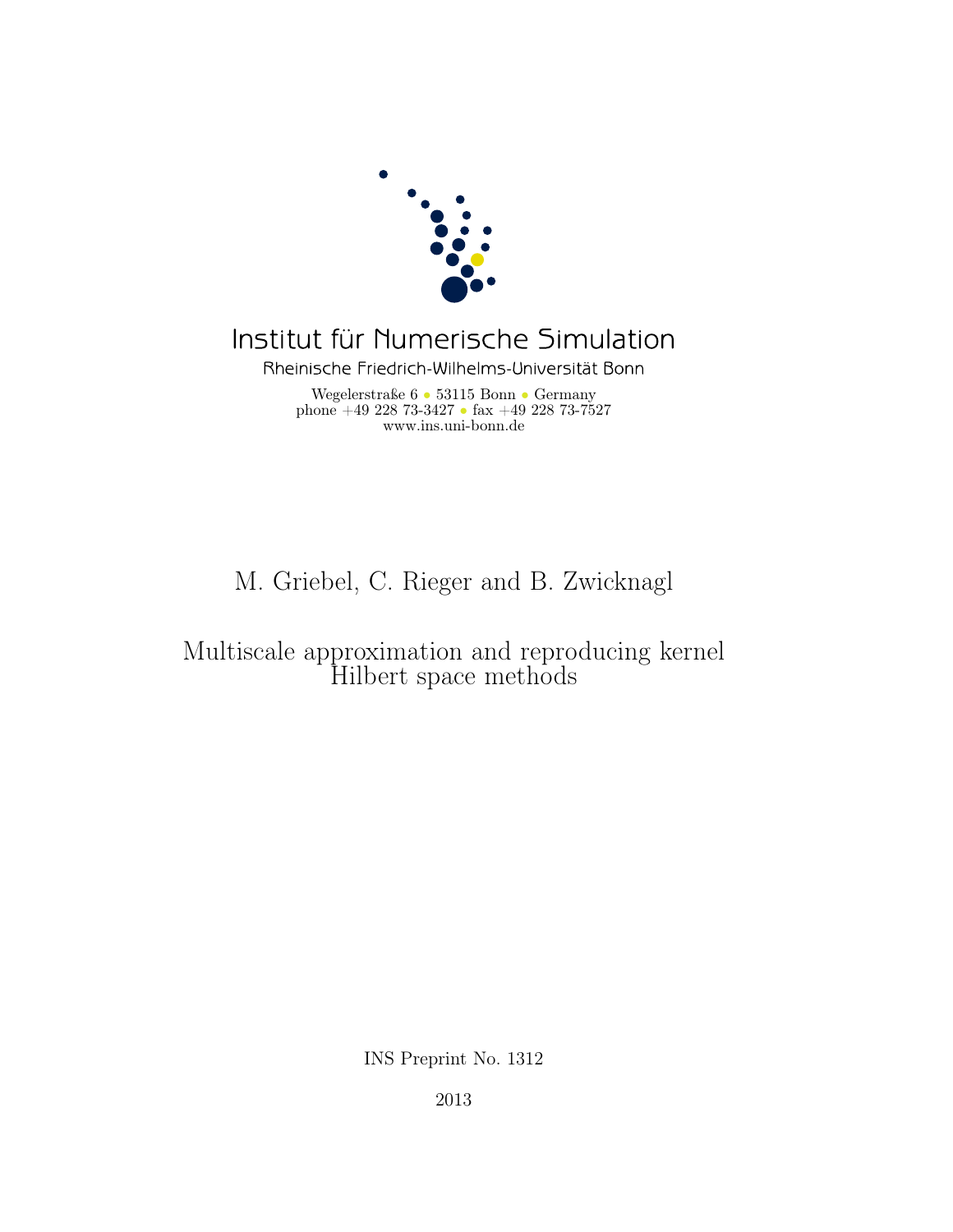### MULTISCALE APPROXIMATION AND REPRODUCING KERNEL HILBERT SPACE METHODS

MICHAEL GRIEBEL⇤, CHRISTIAN RIEGER*†*, AND BARBARA ZWICKNAGL*‡*

Abstract. We consider reproducing kernels  $K : \Omega \times \Omega \to \mathbb{R}$  in multiscale series expansion form, i.e., kernels of the form  $K(\mathbf{x}, \mathbf{y}) = \sum_{\ell \in \mathbb{N}} \lambda_{\ell} \sum_{j \in I_{\ell}} \phi_{\ell, j}(\mathbf{x}) \phi_{\ell, j}(\mathbf{y})$  with weights  $\lambda_{\ell}$  and structurally simple basis functions  $\{\phi_{\ell, i}\}$ . Here, we deal with basis functions such as polynomials or frame systems, where, for  $\ell \in \mathbb{N}$ , the index set  $I_\ell$  is finite or countable. We derive relations between approximation properties of spaces based on basis functions  $\{\phi_{\ell,j} : 1 \leq \ell \leq L, j \in I_{\ell}\}\$  and spaces spanned by translates of the kernel span $\{K(\boldsymbol{x}_1,\cdot),\ldots,K(\boldsymbol{x}_N,\cdot)\}\$  with  $X_N:=\{\boldsymbol{x}_1,\ldots,\boldsymbol{x}_N\}\subset\Omega$  if the truncation index L is appropriately coupled to the discrete set  $X_N$ . An analysis of a numerically feasible approximation from trial spaces span $\{K^L(\bm{x}_1,\cdot),\ldots,K^L(\bm{x}_N,\cdot)\}$  based on finitely truncated series kernels of the form  $K^L(x, y) := \sum_{\ell=1}^L \lambda_\ell \sum_{j \in I_\ell} \phi_{\ell, j}(x) \phi_{\ell, j}(y)$  is provided where the truncation index *L* is chosen sufficiently large depending on the point set *X<sup>N</sup>* . Furthermore, Bernstein-type inverse estimates and derivative-free sampling inequalities for kernel based spaces are obtained from estimates for spaces based on the basis functions  $\{\phi_{\ell,j} : 1 \leq \ell \leq L, j \in I_{\ell}\}.$ 

Key words. Reproducing kernel Hilbert spaces, multiscale expansion, a priori error estimates, Bernstein estimates

AMS subject classifications. 41A05, 41A17, 41A25, 41A58, 65D05

1. Introduction. In many applications, one seeks to reconstruct or to approximate a function from given (measured) strong or weak data. Kernel-based methods have proven a reliable and useful tool in a large variety of such problems, including meshless methods for the solution of partial differential equations, surface reconstruction and machine learning algorithms (see [4, 5, 6, 7, 24, 25, 28]).

In kernel-based meshless methods one typically considers trial spaces that are based on a finite discrete set  $X_N = \{x_1, \ldots, x_N\} \subset \Omega$  of data points. They are spanned by translates of a given kernel function  $K: \Omega \times \Omega \rightarrow \mathbb{R}$ , i.e., we use

(1.1) 
$$
\mathcal{L}_{X_N} = \text{span}\left\{K\left(\boldsymbol{x}_1,\cdot\right),\ldots,K\left(\boldsymbol{x}_N,\cdot\right)\right\}.
$$

The approximation properties of such spaces are well understood and various estimates for interpolation and approximation with  $\mathcal{L}_{X_N}$  can be found in the literature, see [28] and the references cited therein.

Typically, one assumes a closed form representation of the kernel by a simple analytical formula. Popular examples are the Gaussian function and surface splines. However, to our opinion, the restriction to only kernels in closed form is a severe limitation. Kernels as infinite series expansions are important as well and indeed appear in many practical applications.

First, mathematical modeling naturally introduces a function space for which one wants to construct the associated reproducing kernel. While for certain function spaces, including spaces which are isomorphic to Sobolev spaces over product domains, there are closed form expressions for the kernel available (see [28] and the references therein), this is no longer the case for more general situations involving arbitrary domains and boundary conditions.

Second, kernels are sometimes introduced to characterize certain properties or features of the function space under consideration. Typical examples are kernels induced by feature maps in machine learning (see [25]) or wavelet-type function systems (see [16, 17]) often used in numerical analysis. Thus, the kernel is a priori given as an infinite (multilevel) series expansion by means of multiscale basis functions. Then, it is unlikely that a closed analytical formula can be found for such a series representation.

<sup>\*</sup> Institut für Numerische Simulation, Universität Bonn, Wegelerstr. 6-8, 53115 Bonn, Germany

<sup>&</sup>lt;sup>†</sup>Institut für Numerische Simulation, Universität Bonn, Wegelerstr. 6-8, 53115 Bonn, Germany

<sup>&</sup>lt;sup>‡</sup>Institut für Angewandte Mathematik, Universität Bonn, Endenicher Allee 60, 53115 Bonn, Germany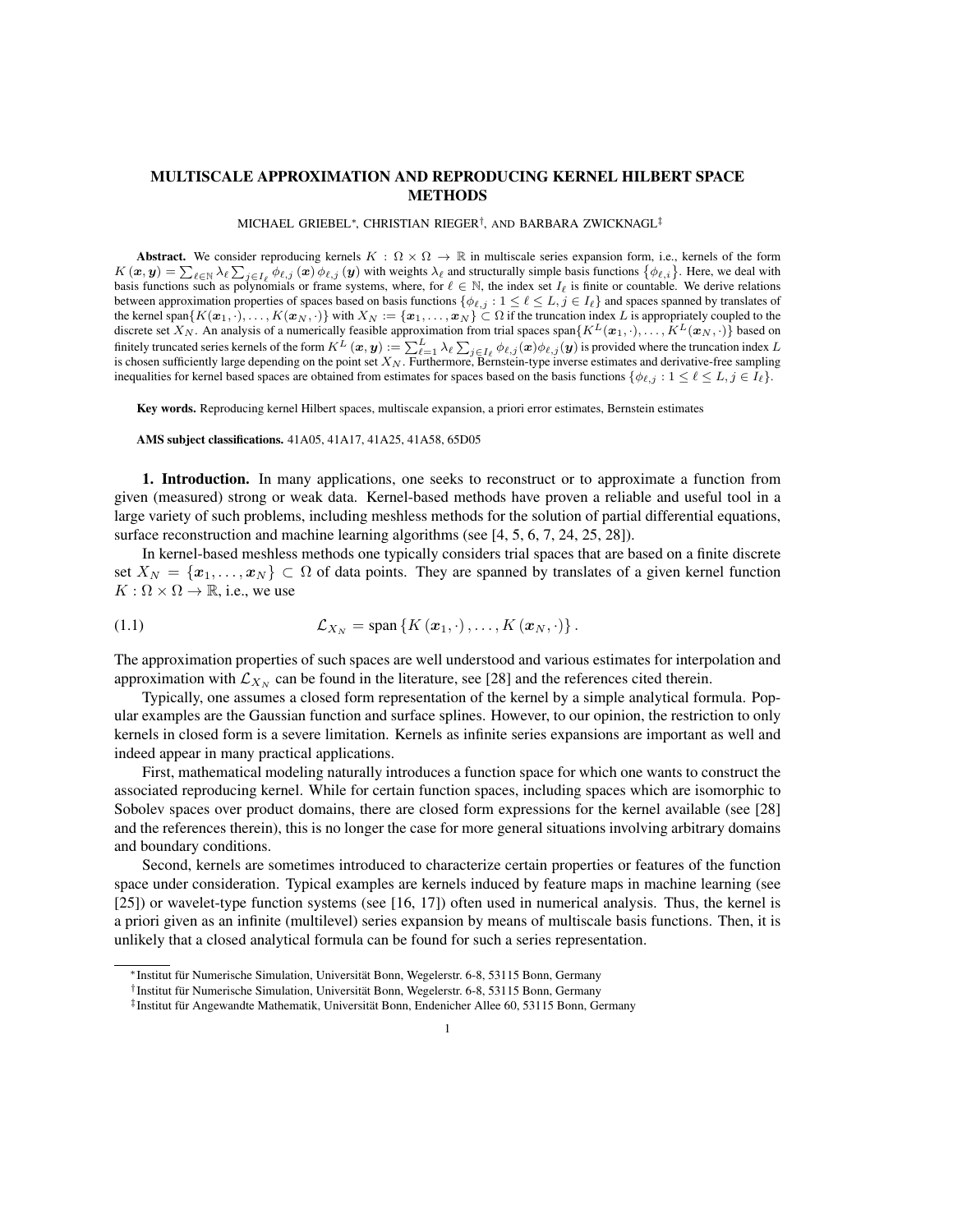In this paper we thus consider kernels of the form

(1.2) 
$$
K(\boldsymbol{x}, \boldsymbol{y}) = \sum_{\ell \in \mathbb{N}} \lambda_{\ell} \sum_{j \in I_{\ell}} \phi_{\ell, j}(\boldsymbol{x}) \phi_{\ell, j}(\boldsymbol{y}), \quad \boldsymbol{x}, \boldsymbol{y} \in \Omega \subset \mathbb{R}^d,
$$

with functions  $\phi_{\ell,j}$  and weights  $\lambda_\ell \geq 0$ , where the  $I_\ell$  denote suitable finite or countably infinite index sets for  $\ell \in \mathbb{N}$ . The first index  $\ell$  refers to the level while the second index *j* labels the basis functions within a level. Here, we assume that the weights  $\lambda_\ell$  depend only on the level  $\ell$  but not on  $j$ .<sup>1</sup> Furthermore, we assume that  $\{\sqrt{\lambda_\ell} \phi_{\ell,j}\}$  forms a frame in a Hilbert space *H*. This covers most of the interesting standard function spaces and includes especially Sobolev spaces of continuous functions (see [15]). Our analysis reproduces the known results in that case.

Since the infinite series in (1.2) cannot be dealt with in a practical application, it must be truncated somehow. Here, the choice of the truncation parameter is a crucial issue. Although there is some numerical experience (see [8]), to the best of our knowledge, so far no theoretical justification has been provided of how to perform the truncation properly. This issue will be the main subject of this article. Based on a careful truncation, we will first derive direct Jackson-type approximation theorems for kernel-based interpolation and approximation in the limit of dense data locations. Then, we will consider approximation and interpolation with truncated kernels and we will balance the associated truncation error with the interpolation error that stems from the data  $X_N$ . To this end, for a kernel K with decomposition (1.2), we consider truncated index sets with associated trial spaces

(1.3) 
$$
\mathcal{H}_L := \Big\{ f = \sum_{\ell=1}^L \sum_{j \in I_\ell} a_{\ell,j} \lambda_\ell^{1/2} \phi_{\ell,j} : \sum_{\ell=1}^L \sum_{j \in I_\ell} |a_{\ell,j}|^2 < \infty \Big\}.
$$

The truncated trial spaces are associated to the kernel  $K^L$  with truncated series expansion

(1.4) 
$$
K^{L}(\boldsymbol{x},\boldsymbol{y}):=\sum_{\ell=1}^{L}\lambda_{\ell}\sum_{j\in I_{\ell}}\phi_{\ell,j}(\boldsymbol{x})\,\phi_{\ell,j}(\boldsymbol{y}),
$$

which involves all basis functions of the first *L* levels.

We will show that for kernels of the form  $(1.2)$  there is a subtle interplay between the approximation properties of  $\mathcal{H}_L$  and  $\mathcal{L}_{X_N}$  if the truncation index  $L \in \mathbb{N}$  is appropriately coupled to the set of data points  $X_N$ . This coupling is roughly given by (see Lemma 2.1)

$$
\sum_{\ell=L+1}^{\infty} \lambda_{\ell} \lesssim \frac{\sigma_{\min}(G_{X_N,X_N})}{N},
$$

where  $\sigma_{\min}$  ( $G_{X_N, X_N}$ ) denotes the smallest eigenvalue of the Gramian matrix which results from the full kernel K of (1.2) by evaluation in the points of  $X_N$ , i.e.,  $(G_{X_N,X_N})_{i,j} = K(x_n,x_m)$  for  $1 \leq n, m \leq N$ . Note that the left-hand side of (1.5) depends only on the decay of the level-weights  $\lambda_{\ell}$ , whereas the righthand side depends only on the kernel and the point set  $X_N$ .

To be precise, following techniques from [13] we derive the existence of interpolants based on the kernel (1.4) for data on  $X_N \subset \Omega$  if the truncation index L is chosen according to (1.5). We show furthermore that the interpolation error is increased only by a constant factor compared to that obtained with the full series

<sup>&</sup>lt;sup>1</sup>Note that  $I_\ell$  is allowed to consist of one element only. Then, the double sum in (1.2) reduces to a single sum in  $\ell$ .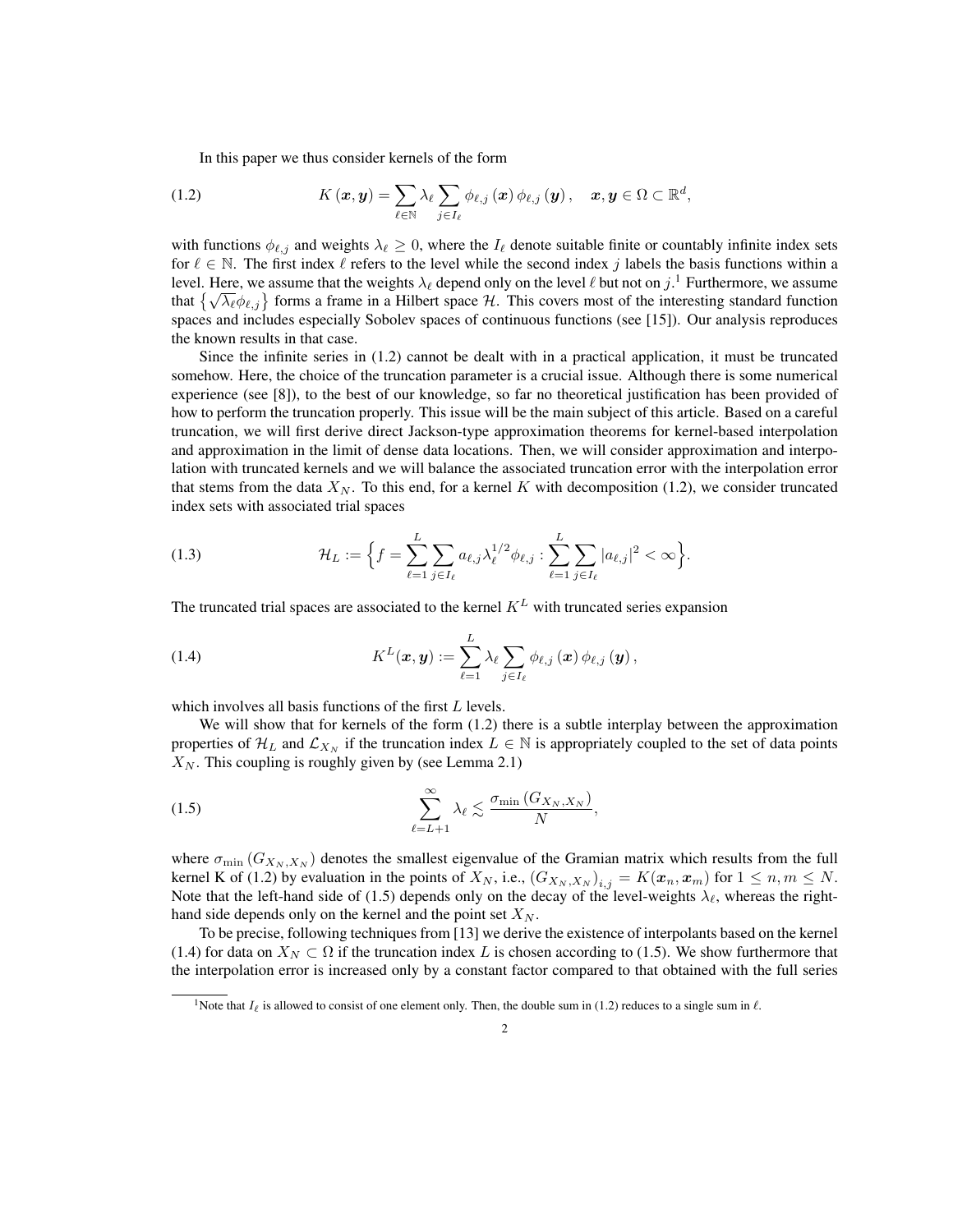kernel (1.2). Note here that the evaluation costs of the kernel  $K^L$  depend on *L* which in turn depends on the data points  $X_N$  and can hence not be regarded to be constant. This dependency, however, can be properly controlled as we will show in the following sections.<sup>2</sup>

In the important case of Sobolev spaces, we will obtain the error estimate

$$
\left\|f-s_{f,X_N}^L\left(f\right)\right\|_{L^2\left(\Omega\right)}\leq Ch_{X_N,\Omega}^{\tau}\left\|f\right\|_{W_2^{\tau}\left(\Omega\right)},
$$

for the interpolation based on the truncated kernel (1.4), where  $h_{X_N,\Omega} = \sup_{x\in\Omega} \min_{x_i\in X_N} ||x - x_j||_2$ denotes the fill-distance of the discrete set  $X_N$  in  $\Omega$ .

We furthermore give a priori error estimates for general reconstruction processes. As a result, we will derive derivative-free sampling inequalities for *H*. They state that for  $f \in L_{\infty}(\Omega)$ 

$$
\left\|f\right\|_{L_\infty(\Omega)} \leq C\big(\inf_{\phi\in\mathcal{H}_L}\|f-\phi\|_{L_\infty(\Omega)}+\|f\|_{\ell_\infty(X_N)}\big)
$$

holds if the truncation index  $L$  is properly related to  $X_N$ . In order to also allow for unsymmetric reconstruction methods, we present Bernstein estimates for trial spaces of the form (1.1). These estimates are based on a careful truncation result as well, and can be seen as generalization of classical sampling inequalities (cf. [1, 2, 3, 11, 19, 29]). When applied to a residual function, such estimates open the way for a deterministic error analysis of a large class of reconstruction problems (compare also [19]). Jackson estimates then allow to derive error rates in terms of  $L$  which in turn depends on  $X_N$ .

The remainder of this paper is organized as follows: In Section 2 we give basic definitions and derive a condition on the coupling of the discrete set of points  $X_N$  and the truncation index  $L$ . In Section 3, we discuss interpolation with the truncated kernel *K<sup>L</sup>* and derive corresponding error estimates. Then, we show derivative-free sampling inequalities for general approximations in Section 4. Section 5 addresses Bernstein estimates for trial space of the form (1.1). We give some concluding remarks in Section 6.

2. Notation and auxiliary results. Throughout this paper, we denote by *C* generic constants that may change from expression to expression. For  $x, y \in \mathbb{R}^d$  we set  $|x - y| := ||x - y||_{\ell_2(\mathbb{R}^d)}$ . We denote by  $(\mathcal{H}, (\cdot, \cdot)_{\mathcal{H}})$  a real separable Hilbert space of functions  $f : \Omega \to \mathbb{R}$  where  $\Omega \subset \mathbb{R}^d$  is an open, bounded domain.

**2.1. Hilbert spaces and frames.** Denote by  $\mathcal{I} \subset \mathbb{N} \times \mathbb{N}$  an index set with multilevel structure, i.e.

$$
\mathcal{I} = \bigotimes_{\ell=1}^{\infty} I_{\ell} := \{ (\ell, j) : \ell \in \mathbb{N}, j \in I_{\ell} \}, \quad \text{with} \quad m_{\ell} := \# I_{\ell} \in \mathbb{N}_{0} \cup \{ \infty \}.
$$

For  $(\ell, j) \in \mathcal{I}$ , let the  $\lambda_{\ell}$  be positive weights, and let  $\phi_{\ell,j} \in \mathcal{H}$  be such that the collection of functions  $\left\{\lambda_{\ell}^{1/2} \phi_{\ell,j}\right\}_{(\ell,j)\in\mathcal{I}}$  is a tight<sup>3</sup> frame for *H*, i.e.

$$
||f||_{\mathcal{H}}^2 = \sum_{(\ell,j)\in\mathcal{I}} \lambda_{\ell} |(f,\phi_{\ell,j})_{\mathcal{H}}|^2 \quad \text{ for all } f \in \mathcal{H}.
$$

 $2$ Note that, for analytically given kernels, often quite complicated function like e.g., Bessel functions for Sobolev splines must be evaluated. This, however, involves a truncated series expansion within the respective numerical library which introduces an error. This way, non–constant costs are implicitly introduced as well.

<sup>&</sup>lt;sup>3</sup>The assumption on the frame  $\{\lambda_{\ell}^{1/2} \phi_{\ell,j}\}$  to be tight is made here only for simplicity of notation. If  $\{\lambda_{\ell}^{1/2} \phi_{\ell,j}\}$  is not tight but satisfies  $A||f||_{\mathcal{H}}^2 \leq \sum_{(\ell,j)\in\mathcal{I}} \lambda_\ell |(f, \phi_{\ell,j})_{\mathcal{H}}|^2 \leq B||f||_{\mathcal{H}}^2$  for all  $f \in \mathcal{H}$  with positive frame bounds A and B, then there is an equivalent norm  $||f||_{\tilde{\mathcal{H}}} := \sum_{(\ell,j)\in\mathcal{I}} \lambda_{\ell} \left| \left( f, \phi_{\ell,j} \right)_{\mathcal{H}} \right|^2$  on  $\mathcal{H}$  such that  $\{\lambda_{\ell}^{1/2} \phi_{\ell,j}\}\$  is tight with respect to it.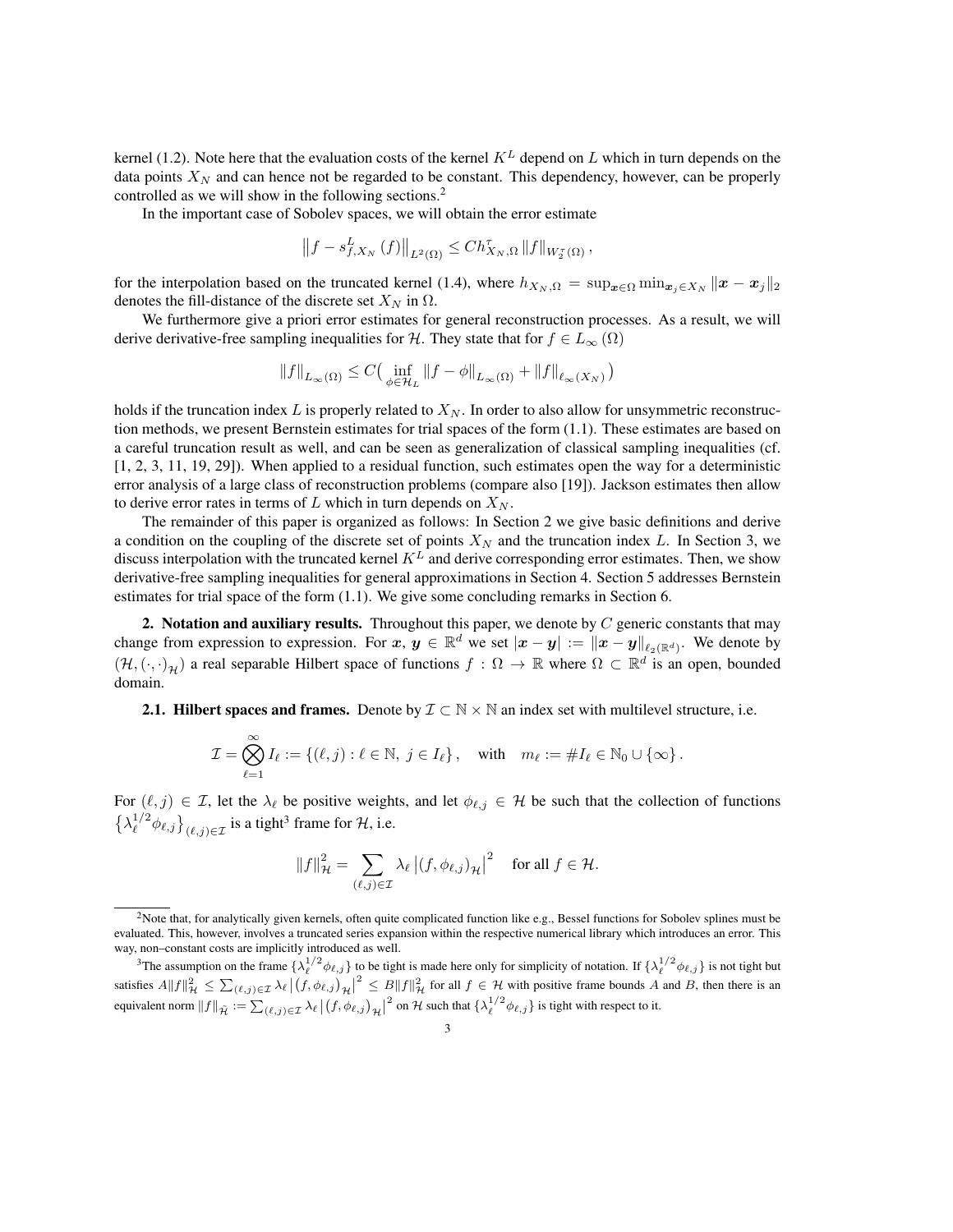Note that the norm in  $H$  can be written as (see [14, Lemma 2.4 and Corollary 2.5])

$$
\left\|f\right\|_{\mathcal{H}}^2:=\min\left\{\sum_{(\ell,j)\in\mathcal{I}}\left|a_{\ell,j}\right|^2: \{a_{\ell,j}\}\in\ell_2,\;f=\sum_{(\ell,j)\in\mathcal{I}}a_{\ell,j}\lambda_{\ell}^{1/2}\phi_{\ell,j}\right\}=\sum_{(\ell,j)\in\mathcal{I}}\left|\left(f,\mathbf{S}^{-1}\lambda_{\ell}^{1/2}\phi_{\ell,j}\right)_{\mathcal{H}}\right|^2
$$

where the so-called frame operator

$$
\mathcal{S}: \mathcal{H} \to \mathcal{H}, \ \mathcal{S}(f) = \sum_{(\ell,j) \in \mathcal{I}} \lambda_{\ell} \left( f, \phi_{\ell,j} \right)_{\mathcal{H}} \phi_{\ell,j}
$$

is invertible due to the tightness assumption.

We further assume that the weights  $\lambda_{\ell}$  are positive and summable, i.e.

$$
(2.1) \t\t \t\t \sum_{\ell=0}^{\infty} \lambda_{\ell} < \infty,
$$

and that the functions  $\phi_{\ell,j}$  are level-wise uniformly square-summable, that is

(2.2) 
$$
\sup_{\boldsymbol{x}\in\Omega}\sup_{\ell\in\mathbb{N}}\sum_{j=1}^{m_{\ell}}|\phi_{\ell,j}(\boldsymbol{x})|^2\leq A.
$$

Then in particular for some  $\tilde{A} > 0$ ,

(2.3) 
$$
\sum_{(\ell,j)\in\mathcal{I}}\lambda_{\ell}|\phi_{\ell,j}(\boldsymbol{x})|^2\leq \tilde{A} \text{ for all } \boldsymbol{x}\in\Omega.
$$

We point out that the latter condition (2.3) plays a crucial role in our analysis. In particular, an important parameter will be the approximation error made when approximating the series by partial sums of the form  $\sup_{x \in \Omega} \sum_{\ell=1}^L \lambda_\ell \sum_{j \in I_\ell} |\phi_{\ell,j}(x)|^2$ . On the other hand, (2.1) and (2.2) provide only a normalization of  $\lambda_\ell$ and  $\phi_{\ell,j}$ , which we choose in view of wavelet-type decompositions, see [14, 15]. Precisely, given a frame system  $\{\mu^{1/2} \psi_{\ell,j}\}_{(\ell,j)\in\mathcal{I}}$  with positive weights  $\mu_{\ell}$  such that the summability condition (2.3) holds, i.e.,  $\sup_{x \in \Omega} \sum_{(\ell,j) \in \mathcal{I}} \mu_{\ell} |\psi_{\ell,j}(\boldsymbol{x})|^2 \leq \tilde{A}$ , we may introduce the rescaled quantities

$$
\phi_{\ell,j}:=\begin{cases}\psi_{\ell,j}\left(\sup_{\boldsymbol x\in\Omega}\sum_{j=1}^{m_\ell}|\psi_{\ell,j}(\boldsymbol x)|^2\right)^{-1/2},&\text{if}\ \psi_{\ell,j}\not\equiv 0,\\0,&\text{if}\ \psi_{\ell,j}\equiv 0,\end{cases}\qquad\text{and}\qquad \lambda_\ell:=\mu_\ell\sup_{\boldsymbol x\in\Omega}\sum_{j=1}^{m_\ell}|\psi_{\ell,j}(\boldsymbol x)|^2.
$$

Then  $\lambda_{\ell}^{1/2} \phi_{\ell,j} = \mu^{1/2} \psi_{\ell,j}$ , that is, they yield the same frame system. Thus, by construction,  $\{\lambda_{\ell}\}\$  and  $\{\phi_{\ell,j}\}\$ satsify all required assumptions in particular (2.1) and (2.2), since

$$
\sum_{\ell=0}^{\infty}\lambda_{\ell}=\sup\limits_{\boldsymbol{x}\in\Omega}\sum_{(\ell,j)\in\mathcal{I}}\mu_{\ell}\left|\phi_{\ell,j}(\boldsymbol{x})\right|^{2}\leq\tilde{A},
$$

and

$$
\sup_{\boldsymbol{x}\in\Omega}\sup_{\ell\in\mathbb{N}}\sum_{j=1}^{m_{\ell}}\left|\phi_{\ell,j}\left(\boldsymbol{x}\right)\right|^{2}=\sup_{\boldsymbol{x}\in\Omega}\sum_{j=1}^{m_{\ell}}\frac{\left|\psi_{\ell,j}\left(\boldsymbol{x}\right)\right|^{2}}{\sup_{\boldsymbol{x}\in\Omega}\sum_{j=1}^{m_{\ell}}\left|\psi_{\ell,j}\left(\boldsymbol{x}\right)\right|^{2}}=1.
$$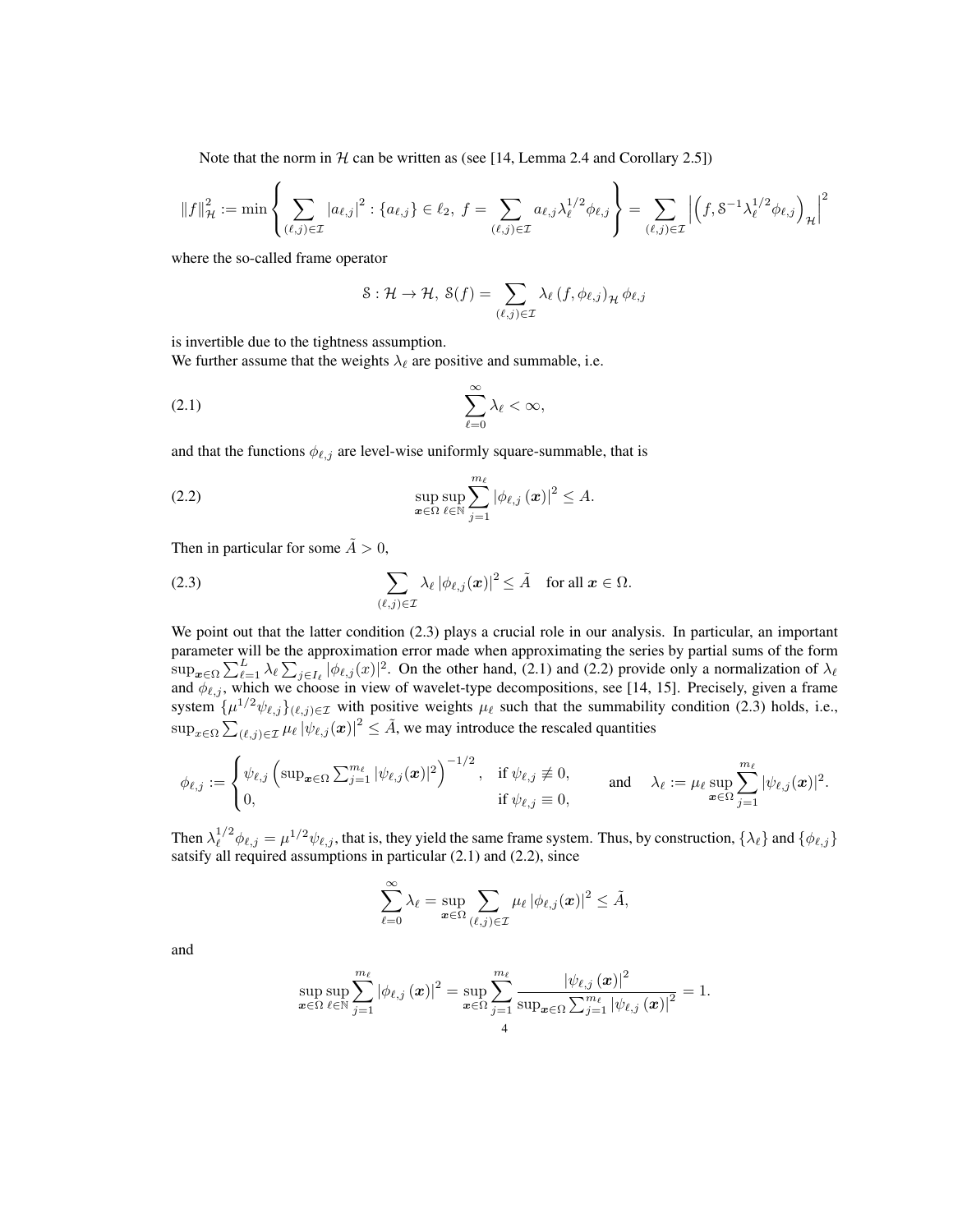Next, we define

(2.4) 
$$
\mathcal{H}_L := \Big\{ f_L = \sum_{\ell=1}^L \sum_{j \in I_\ell} a_{\ell,j} \lambda_\ell^{1/2} \phi_{\ell,j} : \sum_{(\ell,j)} |a_{\ell,j}|^2 < \infty \Big\}.
$$

Furthermore, we assume that for all  $L \in \mathbb{N}$  the set of functions  $\left\{\lambda_{\ell}^{\frac{1}{2}}\phi_{\ell,j}:1\leq\ell\leq L,\ j\in I_{\ell}\right\}$  is a tight frame for  $(\mathcal{H}_L, (\cdot, \cdot)_{\mathcal{H}})$ , i.e., we have for  $f_L \in \mathcal{H}_L \subset \mathcal{H}$ 

(2.5) 
$$
||f_L||_{\mathcal{H}}^2 = \min \Big\{ \sum_{\ell=1}^L \sum_{j \in I_\ell} |a_{\ell,j}|^2 : f_L = \sum_{\ell=1}^L \sum_{j \in I_\ell} a_{\ell,j} \lambda^{1/2} \phi_{\ell,j} \Big\}.
$$

Prominent examples of decompositions of the form (1.2) arise from Mercer's theorem, where the weights  $\lambda_{\ell}$  and the functions  $\{\phi_{\ell,j}\}$  denote the eigenvalues and eigenfunctions of the associated compact integral operator, respectively. Also for frame systems arising from stable splittings, the assumption (2.5) is satisfied (see [16, 17]). For orthonormal systems  $\{\phi_{\ell,j}\}\$ , the equation (2.5) directly holds.

2.2. Kernel-based trial spaces. Denote by  $C(\Omega)$  the space of continuous real functions on  $\Omega$ . If there is a continuous embedding  $H \subset C(\Omega)$ , then *H* is a reproducing kernel Hilbert space (RKHS), i.e. there is a reproducing kernel  $K : \Omega \times \Omega \to \mathbb{R}$  such that

(i)  $K(\cdot, \mathbf{x}) \in \mathcal{H}$  for all  $\mathbf{x} \in \Omega$ , and (ii)  $f(\mathbf{x}) = (f, K(\cdot, \mathbf{x}))_{\mathcal{H}}$  for all  $f \in \mathcal{H}$  and all  $\mathbf{x} \in \Omega$ . By (2.3), the kernel function

(2.6) 
$$
K: \Omega \times \Omega \to \mathbb{R}, \quad K(\boldsymbol{x}, \boldsymbol{y}) = \sum_{(\ell,j) \in \mathcal{I}} \lambda_{\ell} \phi_{\ell,j}(\boldsymbol{x}) \phi_{\ell,j}(\boldsymbol{y})
$$

is well defined. It is indeed the reproducing kernel in  $H$  (see [14, Lemma 2.6]). Since  $K$  is a reproducing kernel, it is positive semi-definite (cf. [28, Theorem 10.4]), but we will restrict ourselves to positive definite kernels *K* for reasons of simplicity. If the set  $\{\phi_{\ell,j}\}$  is point-separating, then *K* is positive definite, see [23]. Now, let a set  $X_N := \{x_1, \ldots, x_N\} \subset \Omega$  of points  $x_n$  to be given. Associated with it are two natural density measures, namely the fill distance  $h_{X_N, \Omega}$  and the separation distance  $q_{X_N}$ , given by

$$
(2.7) \quad h_{X_N,\Omega} := \sup_{{\bm x}\in\Omega} \min_{{\bm x}_n\in X_N} \|{\bm x} - {\bm x}_n\|_2 \quad \text{and} \quad q_{X_N} := \frac{1}{2} \min_{{\bm x}_n\neq {\bm x}_m, \atop {\bm x}_n, {\bm x}_m\in X_N} \|{\bm x}_n - {\bm x}_m\|_2 \,.
$$

Clearly,  $h_{X_N,\Omega} \le q_{X_N}$  for all point sets  $X_N \subset \Omega$ , and  $h_{X_N,\Omega} \sim q_{X_N} \sim N^{-1/d}$  for quasi-uniformly distributed sets. Furthermore, for  $X_N \subset \Omega$ , consider the associated kernel-based trial space  $\mathcal{L}_{X_N}$  of (1.1). Elements of  $\mathcal{L}_{X_N}$  are functions of the form  $\sum_{n=1}^{N} \alpha_n K(\cdot, x_n)$  with coefficient vectors  $\alpha \in \mathbb{R}^N$ . We use the notation

$$
s_{\boldsymbol{\alpha},X_N}(\cdot) := \sum_{n=1}^N \alpha_n K(\cdot,\boldsymbol{x}_n) = \sum_{(\ell,j)\in\mathcal{I}} \left(\sum_{n=1}^N \alpha_n \lambda_\ell \phi_{\ell,j}(\boldsymbol{x}_n)\right) \phi_{\ell,j}(\cdot).
$$

There is a strong connection between the reproduction property of the kernel and the underlying tight frame. Of particular interest to us is the fact that, for functions from  $\mathcal{L}_{X_N}$ , the frame coefficients can be easily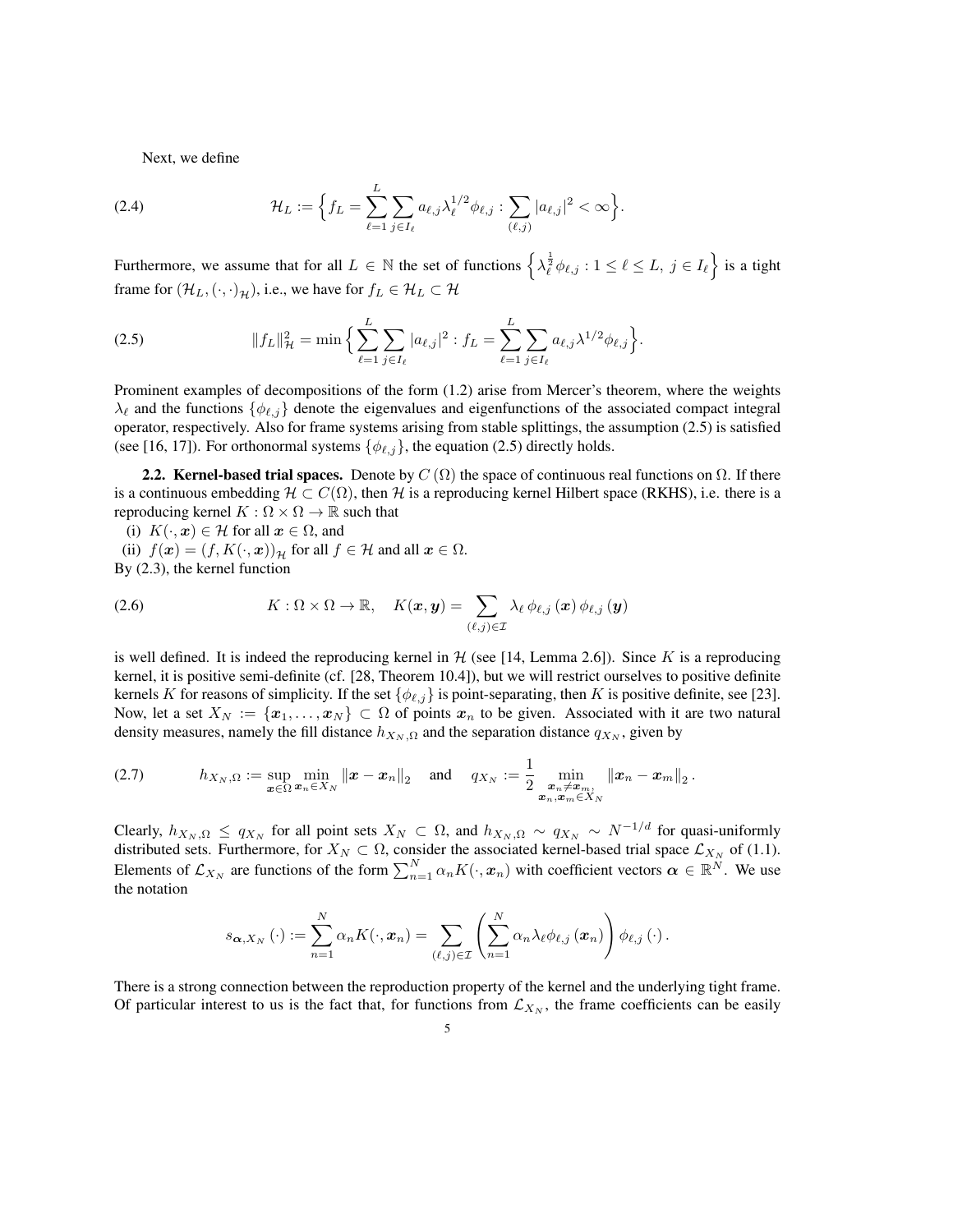computed,<sup>4</sup> i.e., the frame coefficients of  $s_{\alpha,X_N}$  are (see [15, Theorem 3.2])

(2.8) 
$$
\left(s_{\boldsymbol{\alpha},X_N},\delta^{-1}\lambda_{\ell}^{1/2}\phi_{\ell,j}\right)_{\mathcal{H}}=\sum_{n=1}^N\alpha_n\lambda_{\ell}^{1/2}\phi_{\ell,j}\left(\boldsymbol{x}_n\right) \text{ for all } (\ell,j)\in\mathcal{I}.
$$

Next, for a coefficient vector  $\alpha \in \mathbb{R}^N$  and a truncation index  $L \in \mathbb{N}$  we use the notation

(2.9) 
$$
s_{\boldsymbol{\alpha},X_N}^L(\cdot) := \sum_{n=1}^N \alpha_n K^L(\cdot,\boldsymbol{x}_n) := \sum_{n=1}^N \alpha_n \sum_{\ell=1}^L \lambda_\ell \sum_{j \in I_\ell} \phi_{\ell,j}(\boldsymbol{x}_n) \phi_{\ell,j}(\cdot).
$$

Finally, denote the discrete analysis operator by

(2.10) 
$$
S_{X_N}: \mathcal{H} \to \ell_2(X_N) \quad , \quad f \mapsto S_{X_N}f := ((f, K(\cdot, \boldsymbol{x}_1))_{\mathcal{H}}, \dots, (f, K(\cdot, \boldsymbol{x}_N))_{\mathcal{H}})^T
$$

the discrete synthesis operator by

(2.11) 
$$
S_{X_N}^{\star} : \ell_2(X_N) \to \mathcal{H}, \quad \boldsymbol{\alpha} = (\alpha_1, \dots, \alpha_N)^T \mapsto S_{X_N}^{\star} \boldsymbol{\alpha} := \sum_{n=1}^N \alpha_j K(\cdot, \boldsymbol{x}_n),
$$

and the discretized version of the frame operator by

$$
(2.12) \quad S_{X_N} S_{X_N}^* : \ell_2(X_N) \to \ell_2(X_N), \begin{pmatrix} \alpha_1 \\ \vdots \\ \alpha_N \end{pmatrix} \mapsto \begin{pmatrix} K(\boldsymbol{x}_1, \boldsymbol{x}_1) & \cdots & K(\boldsymbol{x}_1, \boldsymbol{x}_N) \\ \vdots & \ddots & \vdots \\ K(\boldsymbol{x}_N, \boldsymbol{x}_1) & \cdots & K(\boldsymbol{x}_N, \boldsymbol{x}_N) \end{pmatrix} \begin{pmatrix} \alpha_1 \\ \vdots \\ \alpha_N \end{pmatrix}.
$$

For further details, see [22]. We will refer to this Gramian matrix as  $K_{X_N,X_N} := S_{X_N} S_{X_N}^* \in \mathbb{R}^{N \times N}$ .

**2.3. Auxiliary truncation estimate.** For a given point set  $X_N \subset \Omega$ , we will now derive a sufficient condition on the number of levels of the kernel  $K^L$  such that for all functions  $s_{\alpha,X_N} \in \text{span}\{K(x_j,\cdot):$  $x_j \in X_N$  *i* the Hilbert space norm of  $s_{\alpha, X_N}$  is uniformly bounded from above by the Hilbert space norm of  $s_{\alpha, X_N}^L$ . Roughly speaking, the more dense  $X_N$  becomes in  $\Omega$ , the more levels *L* are needed. The essential parameter entering the coupling condition between *X<sup>N</sup>* and *L* turns out to be the smallest eigenvalue of the Gramian matrix  $K_{X_N, X_N}$  in (2.12). Since *K* is assumed to be positive definite, this eigenvalue is positive. We recall that for many popular kernels, the latter can be estimated in terms of the separation distance of *X<sup>N</sup>* in  $\Omega$ , see [28], the references therein, and also definition (2.7) in Section 5. We have the following lemma.

LEMMA 2.1. Let  $\gamma > 1$ , and let  $\{\lambda_{\ell}^{1/2} \phi_{\ell,j}, \ell \in \mathbb{N} \text{ and } j \in I_{\ell}\}\$ be a tight frame in  $\mathcal H$  such that (2.1), (2.2), and (2.5) are satisfied. For  $X_N \subset \Omega$  denote by  $\sigma_{\min}$   $(S_{X_N} S_{X_N}^{\star})$  the smallest eigenvalue of the Gram matrix  $K_{X_N,X_N} = S_{X_N} S_{X_N}^*$  in (2.12). If L is large enough such that with A from (2.2) it holds

(2.13) 
$$
\Lambda_L := \sum_{\ell=L+1}^{\infty} \lambda_{\ell} \leq \frac{1}{\gamma^2} \frac{\sigma_{\min} \left( S_{X_N} S_{X_N}^{\star} \right)}{N A},
$$

*then for all*  $s_{\alpha,X_N} \in \mathcal{L}_{X_N}$ 

(2.14) 
$$
\|s_{\boldsymbol{\alpha},X_N}\|_{\mathcal{H}} \leq \frac{\gamma}{\gamma-1} \|s_{\boldsymbol{\alpha},X_N}^L\|_{\mathcal{H}}.
$$

<sup>4</sup>Recall that, for general functions from a Hilbert space *<sup>H</sup>*, the computation of the frame coefficients is usually a difficult task.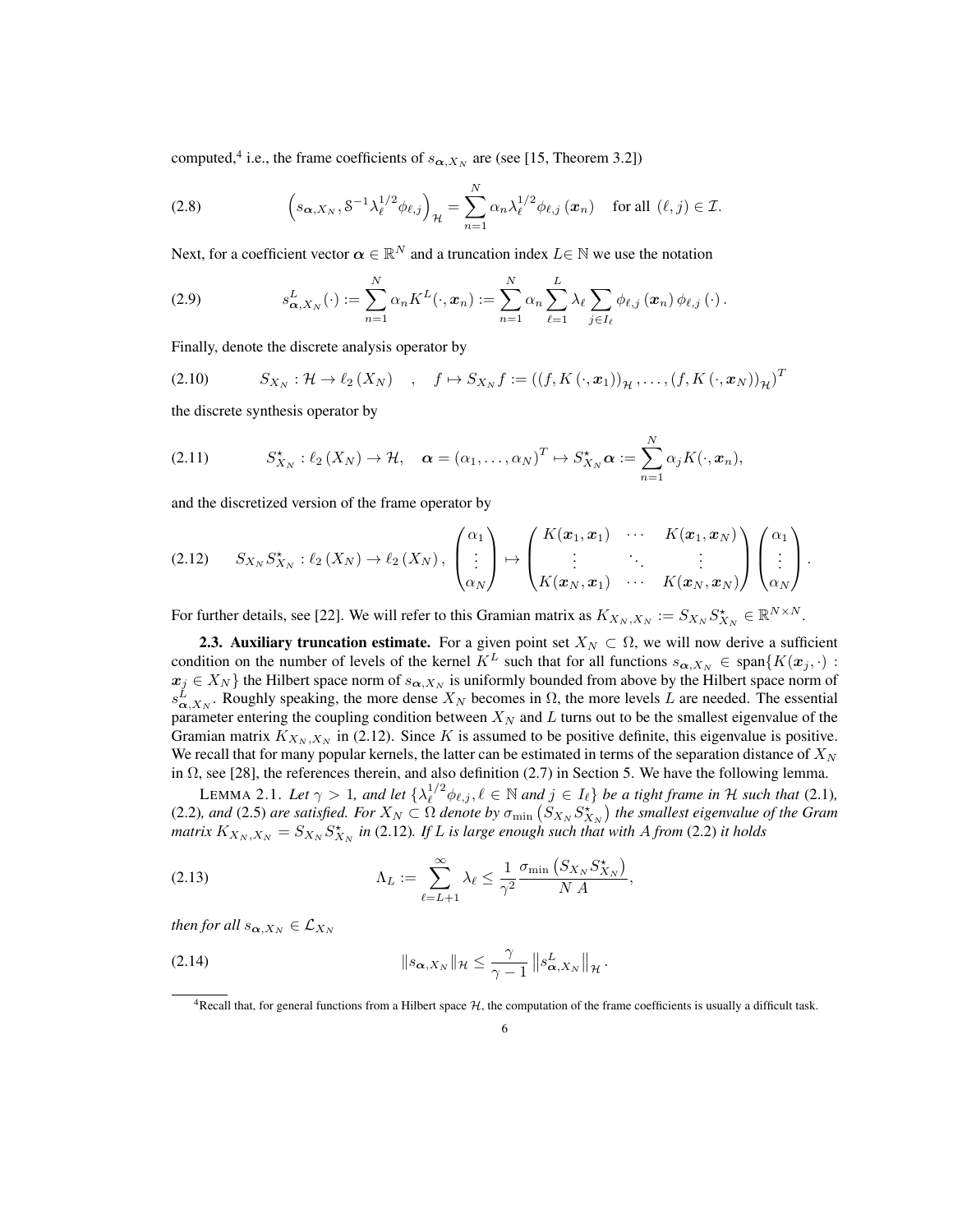*Proof*. We follow the lines of [13]. First let us show

$$
\left\|s_{\boldsymbol{\alpha},X_N}-s_{\boldsymbol{\alpha},X_N}^L\right\|_{\mathcal{H}}\leq \frac{1}{\gamma}\left\|s_{\boldsymbol{\alpha},X_N}\right\|_{\mathcal{H}}.
$$

A lower bound for  $\|s_{\alpha,X_N}\|_{\mathcal{H}}$  is universal in all reproducing kernel Hilbert spaces, i.e., we have

(2.15) 
$$
\|s_{\boldsymbol{\alpha},X_N}\|_{\mathcal{H}}^2 = \left(\sum_{n=1}^N \alpha_n K(\cdot,\boldsymbol{x}_n), \sum_{m=1}^N \alpha_m K(\cdot,\boldsymbol{x}_m)\right)_{\mathcal{H}} = \left(S_{X_N}^{\star}(\boldsymbol{\alpha}), S_{X_N}^{\star}(\boldsymbol{\alpha})\right)_{\mathcal{H}} \geq \sigma_{\min}\left(S_{X_N} S_{X_N}^{\star}\right) \|\boldsymbol{\alpha}\|_{\ell_2}^2.
$$

Using the level-wise summability assumption (2.2), we further estimate

$$
\|s_{\alpha,X_N} - s_{\alpha,X_N}^L\|_{\mathcal{H}}^2 = \min\left\{\|g\|_{\ell_2}^2 : s_{\alpha,X_N} - s_{\alpha,X_N}^L = \sum g_{\ell,j} \lambda_{\ell}^{1/2} \phi_{\ell,j}\right\}
$$
  
\n
$$
\leq \sum_{\ell=L+1}^{\infty} \sum_{j\in I_{\ell}} \left(\sum_{n=1}^N \alpha_n \lambda_{\ell}^{\frac{1}{2}} \phi_{\ell,j}(x_n)\right)^2 \leq \sum_{\ell=L+1}^{\infty} \lambda_{\ell} \|\alpha\|_{\ell_2}^2 \sum_{j\in I_{\ell}} \sum_{n=1}^N |\phi_{\ell,j}(x_n)|^2
$$
  
\n(2.16) 
$$
\leq NA \|\alpha\|_{\ell_2}^2 \sum_{\ell=L+1}^{\infty} \lambda_{\ell} = NA \|\alpha\|_{\ell_2}^2 \Lambda_L,
$$

where  $\Lambda_L$  is given in (2.13). Thus by (2.15) and (2.16) we obtain

 $\Box$ 

$$
\left\|s_{\boldsymbol{\alpha},X_N}-s_{\boldsymbol{\alpha},X_N}^L\right\|_{\mathcal{H}}\leq \frac{1}{\gamma}\|s_{\boldsymbol{\alpha},X_N}\|_{\mathcal{H}}.
$$

With the identity  $s_{\alpha,X_N} = s_{\alpha,X_N} - s_{\alpha,X_N}^L + s_{\alpha,X_N}^L$  and the triangle inequality

$$
\|s_{\boldsymbol{\alpha},X_N}\|_{\mathcal{H}} \le \|s_{\boldsymbol{\alpha},X_N} - s_{\boldsymbol{\alpha},X_N}^L\|_{\mathcal{H}} + \|s_{\boldsymbol{\alpha},X_N}^L\|_{\mathcal{H}}
$$

we have  $\|s_{\alpha,X_N}\|_{\mathcal{H}} \leq \frac{1}{\gamma} \|s_{\alpha,X_N}\|_{\mathcal{H}} + \|s_{\alpha,X_N}^L\|_{\mathcal{H}}$ . Since  $\gamma > 1$ , this is equivalent to

$$
\frac{\gamma-1}{\gamma}\left\|s_{\boldsymbol{\alpha},X_N}\right\|_{\mathcal{H}} \le \left\|s_{\boldsymbol{\alpha},X_N}^L\right\|_{\mathcal{H}}
$$

which concludes the proof.

Lemma 2.1 requires only weak assumptions on the frame. Moreover, the condition (2.13) on the truncation index *L* is quite general. It can be further relaxed if the frame system has additional decay properties, such as an off-diagonal decay.

3. Interpolation with truncated kernels. We now consider the reconstruction problem to find an approximation to an unknown function  $f \in \mathcal{H}$  that interpolates the values of f at some scattered locations  $X_N = \{x_1, \ldots, x_N\} \subset \Omega$ . Since the kernel K is positive definite, there exist unique coefficients  $(\alpha_1(f), \ldots, \alpha_N(f))^T$  such that  $s_{f,X_N}|_{X_N} = f|_{X_N}$ , where

$$
s_{f,X_N}(\cdot) = \sum_{n=1}^N \alpha_n(f) K(\cdot, \boldsymbol{x}_n) = \sum_{\ell \in \mathbb{N}} \lambda_\ell \sum_{j \in I_\ell} \left( \sum_{n=1}^N \alpha_n(f) \phi_{\ell,j}(\boldsymbol{x}_n) \right) \phi_{\ell,j}(\cdot).
$$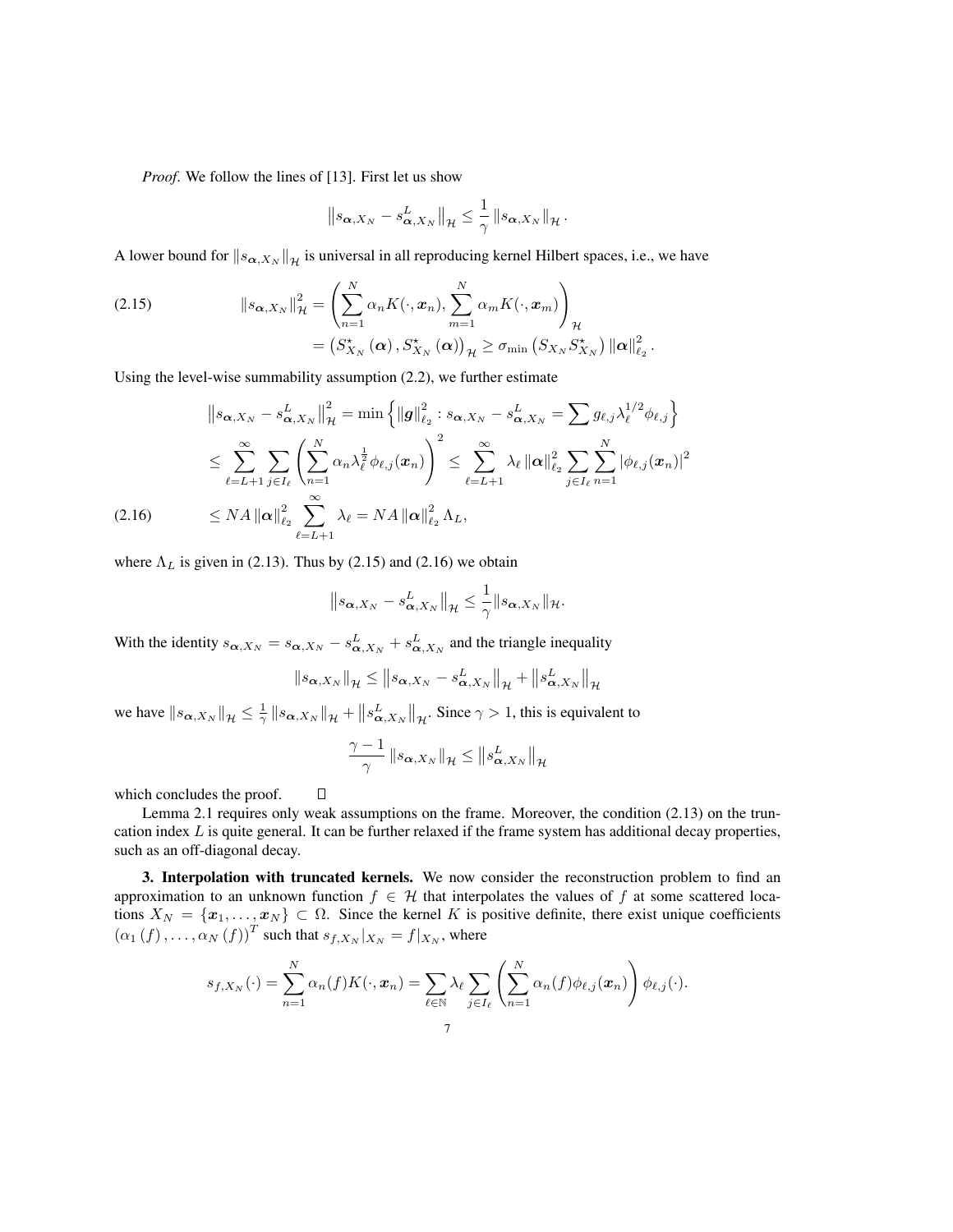The coefficients  $(\alpha_1, \ldots, \alpha_N) = (\alpha_1(f), \ldots, \alpha_N(f))$  are determined by the linear system

(3.1) 
$$
\begin{pmatrix}\n\sum_{\ell \in \mathbb{N}} \lambda_{\ell} \sum_{j \in I_{\ell}} \phi_{\ell,j}(\boldsymbol{x}_{1}) \phi_{\ell,j}(\boldsymbol{x}_{1}) & \dots & \sum_{\ell \in \mathbb{N}} \lambda_{\ell} \sum_{j \in I_{\ell}} \phi_{\ell,j}(\boldsymbol{x}_{1}) \phi_{\ell,j}(\boldsymbol{x}_{N}) \\
\vdots & \vdots & \vdots \\
\sum_{\ell \in \mathbb{N}} \lambda_{\ell} \sum_{j \in I_{\ell}} \phi_{\ell,j}(\boldsymbol{x}_{N}) \phi_{\ell,j}(\boldsymbol{x}_{1}) & \dots & \sum_{\ell \in \mathbb{N}} \lambda_{\ell} \sum_{j \in I_{\ell}} \phi_{\ell,j}(\boldsymbol{x}_{N}) \phi_{\ell,j}(\boldsymbol{x}_{N})\n\end{pmatrix}\n\begin{pmatrix}\n\alpha_{1} \\
\vdots \\
\alpha_{N}\n\end{pmatrix} = \begin{pmatrix}\nf_{1} \\
\vdots \\
f_{N}\n\end{pmatrix}
$$

with right-hand side  $(f_1, \ldots, f_N)^T = (f(x_1), \ldots, f(x_N))^T$ . This yields the interpolant with minimal Hilbert space norm (see [28]). The linear system to determine the coefficients can however be illconditioned. Furthermore, if there is no closed form expression available for the kernel then it is in general impossible to evaluate the infinite sums and to build the matrix in (3.1) in the first place. Thus, instead of *K* one is led to consider the truncated kernel  $K^L$  introduced in (2.9), i.e.,

(3.2) 
$$
K^{L}: \Omega \times \Omega \to \mathbb{R}, \quad K^{L}(\boldsymbol{x}, \boldsymbol{y}) = \sum_{\ell=1}^{L} \lambda_{\ell} \sum_{j \in I_{\ell}} \phi_{\ell, j}(\boldsymbol{x}) \phi_{\ell, j}(\boldsymbol{y}).
$$

The kernel  $K^L$  is positive semi-definite for every  $L \in \mathbb{N}$ , see [14, 18]. Indeed, if  $N \in \mathbb{N}$ ,  $X_N =$  $\{x_1, \ldots, x_N\} \subset \Omega$ , and  $\alpha \in \mathbb{R}^N$ , then

$$
\sum_{n,m=1}^N \alpha_n \alpha_m K^L(\boldsymbol{x}_n, \boldsymbol{x}_m) = \sum_{\ell=1}^L \lambda_\ell \sum_{j \in I_\ell} \left( \sum_{n=1}^N \alpha_n \phi_{\ell,j}(\boldsymbol{x}_n) \right)^2 \geq 0.
$$

Fortunately, the Hilbert space theory is well-established also for positive semi-definite kernels, see [28]. The associated reproducing kernel Hilbert space of *K<sup>L</sup>* is

(3.3) 
$$
\mathcal{H}_L := \left\{ \sum_{\ell=1}^L \sum_{j \in I_\ell} a_{\ell,j} \lambda_\ell^{1/2} \phi_{\ell,j}(\cdot) : a_{\ell,j} \in \mathbb{R} \text{ and } \sum_{\ell=1}^L \sum_{j \in I_\ell} |a_{\ell,j}|^2 < \infty \right\}
$$

with norm

$$
||f||_{\mathcal{H}_{L}}^{2} := \min \left\{ \sum_{\ell=1}^{L} \sum_{j \in I_{\ell}} |a_{\ell,j}|^{2} : f = \sum_{\ell=1}^{L} \lambda_{\ell} \sum_{j \in I_{\ell}} a_{\ell,j} \phi_{\ell,j} \right\}.
$$

Note that by assumption (2.5) we have  $\left\| \cdot \right\|_{\mathcal{H}_L} = \left\| \cdot \right\|_{\mathcal{H}}$  on  $\mathcal{H}_L$ .

Now we consider the problem to interpolate a function  $f \in \mathcal{H}$  by translates of the truncated kernel  $K^L$ . Assume for the moment that such an interpolant exists. We denote it by

(3.4) 
$$
s_{f,X_N}^L = \sum_{n=1}^N \alpha_n^{(L)}(f) K^L(\cdot, x_n),
$$

where the coefficients  $(\alpha_1^{(L)}, \ldots, \alpha_N^{(L)}) = (\alpha_1^{(L)}(f), \ldots, \alpha_N^{(L)}(f))$  are determined by the linear system

$$
(3.5) \quad \begin{pmatrix} \sum_{\ell=1}^{L} \lambda_{\ell} \sum_{j \in I_{\ell}} \phi_{\ell,j}(\boldsymbol{x}_{1}) \phi_{\ell,j}(\boldsymbol{x}_{1}) & \dots & \sum_{\ell=1}^{L} \lambda_{\ell} \sum_{j \in I_{\ell}} \phi_{\ell,j}(\boldsymbol{x}_{1}) \phi_{\ell,j}(\boldsymbol{x}_{N}) \\ \vdots & \vdots & \vdots \\ \sum_{\ell=1}^{L} \lambda_{\ell} \sum_{j \in I_{\ell}} \phi_{\ell,j}(\boldsymbol{x}_{N}) \phi_{\ell,j}(\boldsymbol{x}_{1}) & \dots & \sum_{\ell=1}^{L} \lambda_{\ell} \sum_{j \in I_{\ell}} \phi_{\ell,j}(\boldsymbol{x}_{N}) \phi_{\ell,j}(\boldsymbol{x}_{N}) \end{pmatrix} \begin{pmatrix} \alpha_{1}^{(L)} \\ \vdots \\ \alpha_{N}^{(L)} \end{pmatrix} = \begin{pmatrix} f_{1} \\ \vdots \\ f_{N} \end{pmatrix}.
$$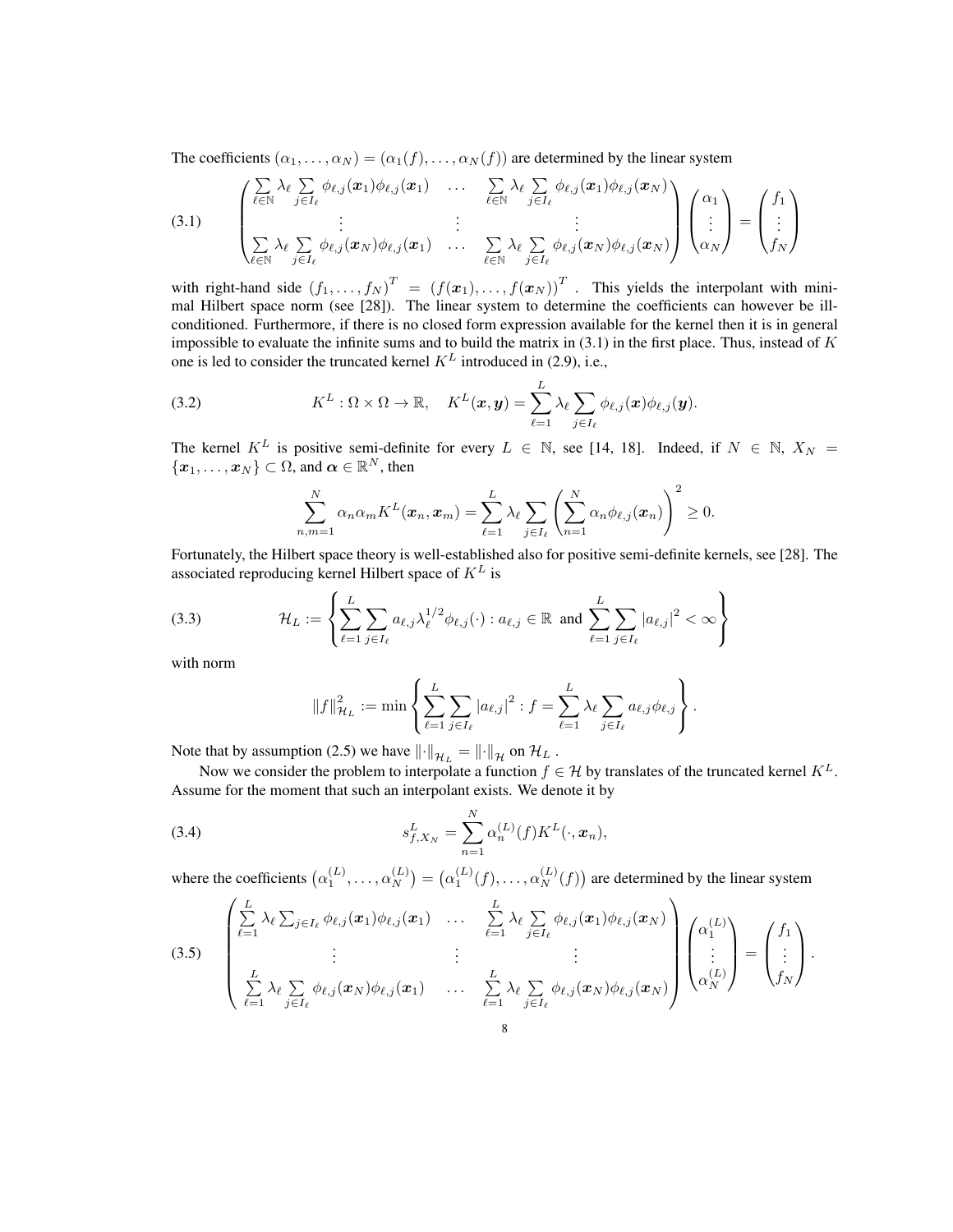Note here that the cost for the evaluation of a properly truncated kernel which is needed to evaluate an entry of the truncated Gramian in (3.5) is no longer a constant independent of the degrees of freedom *N*. The cost of evaluating  $K^L(x, y)$  from (3.2) will be at least linear in L, hence, we have to determine the dependence of *L* on *N*. To this end, we proceed in two steps: We first show that there exists a function from  $\mathcal{H}_L$  that interpolates the given data, and we subsequently show that the system (3.5) possesses a solution with the associated interpolant being a quasi-optimal approximant. We use the following *general* result proven in [13, Proposition 3.1].

PROPOSITION 3.1. Let *Y* be a Banach space,  $V \subset Y$  a subspace, and  $Z<sup>t</sup>$  a finite-dimensional subspace *of the dual space*  $\mathcal{Y}'$ *. If for every*  $z' \in \mathcal{Z}'$  *and some*  $\hat{\gamma} > 1$  *independent of*  $z'$ 

$$
||z'||_{\mathcal{Y}'} \leq \hat{\gamma} ||z'||_{\mathcal{V}'},
$$

then, for any  $y \in Y$  there exists  $v = v(y) \in V$  such that  $v(y)$  interpolates  $y$  on  $Z'$ , that is,  $z'(y) = z'(v(y))$ *for all*  $z' \in \mathcal{Z}'$ *. In addition*  $v(y)$  *approximates*  $y$  *in the sense that* 

$$
||v(y) - y||_{\mathcal{Y}} \le (1 + 2\hat{\gamma}) \operatorname{dist}_{\mathcal{Y}}(y, \mathcal{V}),
$$

*where* dist $y(y, V) := \inf_{v \in V} ||y - v||_{V}$ .

Now, we apply Proposition 3.1 for a discrete set  $X_N \subset \Omega$  with

(3.7) 
$$
\mathcal{Y} = \mathcal{H}, \quad \mathcal{V} = \mathcal{H}_L \text{ and } \mathcal{Z}' := \{\delta_{\mathbf{x}_j} : \mathbf{x}_j \in X_N\}
$$

and obtain the following result.

THEOREM 3.2. Let  $X_N = \{x_1, \ldots, x_N\} \subset \Omega$  be a discrete set of points. Suppose that  $\{\lambda_\ell^{1/2} \phi_{\ell,j} : \ell \in \Omega\}$ N and  $j \in I_{\ell}$  *satisfies* (2.1), (2.2) and (2.5) and that the truncation index  $L \in \mathbb{N}$  *is large enough such that* (2.13) *holds. Then, for every*  $f \in H$ *, there is an*  $f_L \in H_L$  *such that* 

$$
f|_{X_N} = f_L|_{X_N}
$$
 and  $||f - f_L||_{\mathcal{H}} \le (1 + 2\hat{\gamma}) \text{dist}_{\mathcal{H}}(f, \mathcal{H}_L),$ 

*where*  $\hat{\gamma} := \gamma (\gamma - 1)^{-1}$  *with*  $\gamma$  *as in Lemma 2.1.* 

*Proof.* We follow [13, Lemma 3.3 and Theorem 3.4]. By Lemma 2.1 it suffices to show that (2.14) implies (3.6) with  $\hat{\gamma} := \gamma (\gamma - 1)^{-1}$  for the spaces specified in (3.7). The claim then follows from Proposition 3.1. To this end, let  $z' = \sum_{n=1}^{N} \alpha_n \delta_{x_n}$  be an arbitrary element of  $\mathcal{Z}' = \text{span} \{\delta_{x_n} : x_n \in X_N\}$ . Then, by Riesz' representation and the reproducing property, we have

$$
||z'||_{\mathcal{H}'} = \Big\|\sum_{n=1}^N \alpha_n K(\cdot, \boldsymbol{x}_n)\Big\|_{\mathcal{H}} = ||s_{\boldsymbol{\alpha}, X_N}||_{\mathcal{H}},
$$

where  $\left\Vert \cdot\right\Vert_{\mathcal{H}'}$  denotes the norm dual to  $\left\Vert \cdot\right\Vert_{\mathcal{H}'}$ . It remains to show that

$$
||z'||_{\mathcal{H}_L}||_{\mathcal{H}'} = ||s^L_{\alpha,X_N}||_{\mathcal{H}},
$$

since (3.6) then follows from Lemma 2.1 via

$$
||z'||_{\mathcal{H}'}=||s_{\alpha,X_N}||_{\mathcal{H}}\leq \frac{\gamma}{\gamma-1}||s_{\alpha,X_N}^L||_{\mathcal{H}}=\frac{\gamma}{\gamma-1}||z'||_{\mathcal{H}_L}||_{\mathcal{H}_L'}.
$$

Consider an arbitrary element  $g_L \in \mathcal{H}_L$ , i.e.,  $g_L = \sum_{\ell=1}^L \lambda_\ell^{1/2} \sum_{j \in I_\ell} \beta_{\ell,j} \phi_{\ell,j}$ , set  $\mathcal{I}_L := \otimes_{\ell=1}^L I_\ell$  and

(3.8) 
$$
\mathbf{s}_L := \{s_{\ell,j}\}_{{(\ell,j)}\in\mathcal{I}_L} = \left\{ \sum_{n=1}^N \alpha_n \lambda_{\ell}^{1/2} \phi_{\ell,j}(\mathbf{x}_n) \right\}_{{(\ell,j)}\in\mathcal{I}_L} \in \ell_2(\mathcal{I}_L).
$$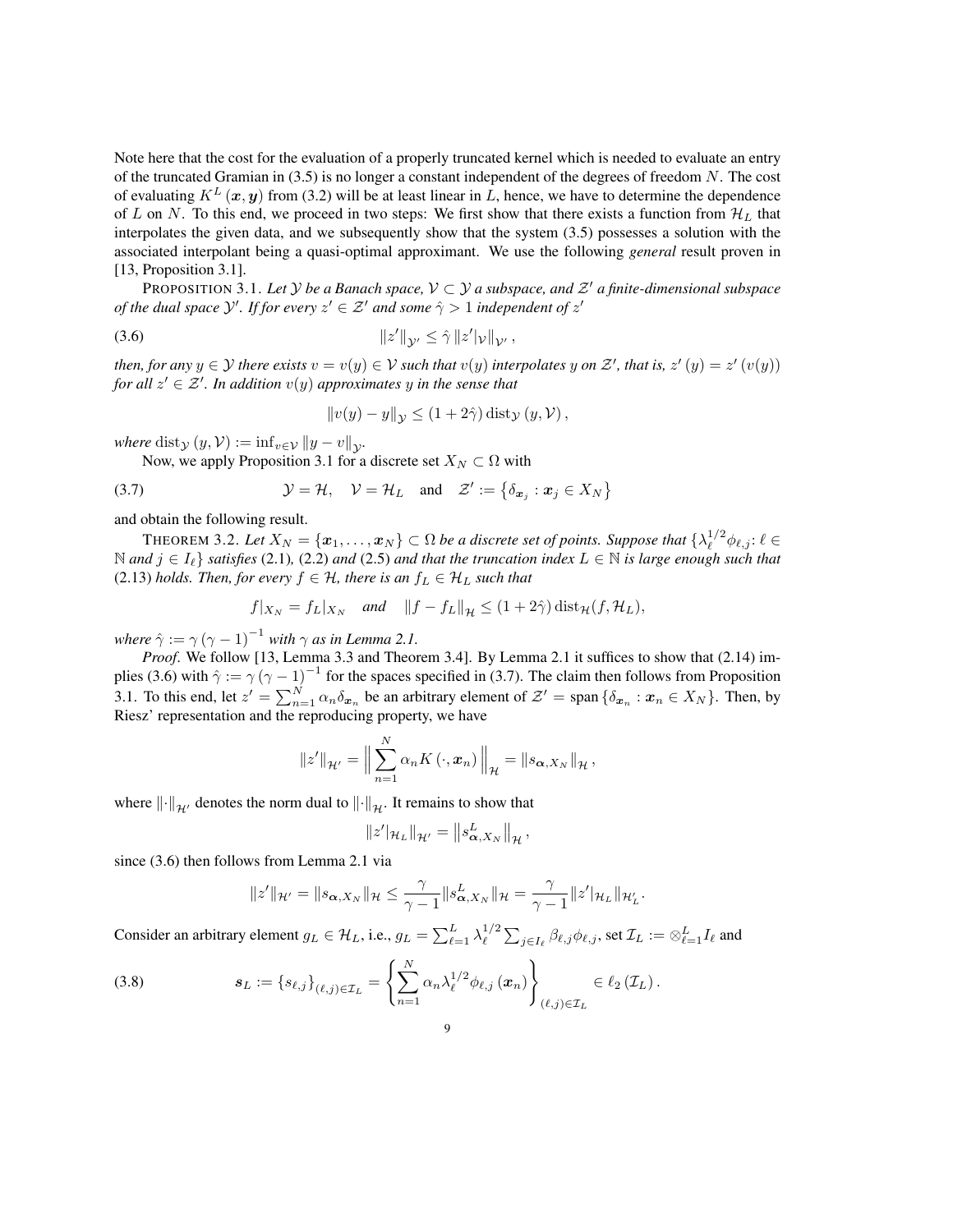$$
|z'(g_L)| = \left|\sum_{\ell=1}^L \sum_{j\in I_\ell} \beta_{\ell,j} \sum_{n=1}^N \alpha_n \lambda_\ell^{1/2} \phi_{\ell,j}(\boldsymbol{x}_n)\right| = \left|\sum_{\ell=1}^L \sum_{j\in I_\ell} \beta_{\ell,j} s_{\ell,j}\right| = \left|(s_L,\boldsymbol{\beta})_{\ell_2}\right|.
$$

Recall that the  $\{s_{\ell,j}\}$  of (3.8) are the frame coefficients of  $s_{\alpha,X_N}^L \in \mathcal{H}_L$  with respect to the truncated frame. Now, consider the operator  $T: \ell_2(\mathcal{I}_L) \to \mathcal{H}_L$ ,  $\eta \mapsto \sum_{\ell=1}^L \sum_{j \in I_\ell} \eta_{\ell,j} \lambda_\ell^{1/2} \phi_{\ell,j}$  and denote its null space by *N*. Then  $s_L \in \mathcal{N}^{\perp}$  since for every  $\eta \in \mathcal{N}$ 

$$
(\mathbf{s}_L, \pmb{\eta})_{\ell_2} = \sum_{\ell=1}^L \sum_{j \in I_\ell} \Big( \sum_{n=1}^N \alpha_n \lambda_\ell^{1/2} \phi_{\ell,j}(\pmb{x}_n) \Big) \eta_{\ell,j} = \sum_{n=1}^N \alpha_n \sum_{\ell=1}^L \sum_{j \in I_\ell} \eta_{\ell,j} \lambda_\ell^{1/2} \phi_{\ell,j}(\pmb{x}_n) = 0.
$$

In particular,  $s_L = P_{\mathcal{N}^\perp}(s_L)$ , where  $P_{\mathcal{N}^\perp} : \ell_2(\mathcal{I}_L) \to \ell_2(\mathcal{I}_L)$  denotes the orthogonal projection onto  $\mathcal{N}^\perp$ . Since projections are self-adjoint, we have

$$
\begin{aligned} |z'(g_L)| &= \left| (s_L, \beta)_{\ell_2(\mathcal{I}_L)} \right| = \left| (P_{\mathcal{N}^\perp} \left( s_L \right), \beta)_{\ell_2(\mathcal{I}_L)} \right| = \left| (P_{\mathcal{N}^\perp} \left( \beta \right), s_L)_{\ell_2(\mathcal{I}_L)} \right| \\ &\leq \| P_{\mathcal{N}^\perp} \left( \beta \right) \|_{\ell_2(\mathcal{I}_L)} \| s_L \|_{\ell_2(\mathcal{I}_L)}. \end{aligned}
$$

Furthermore, by assumption (2.5), it holds  $||g_L||_{\mathcal{H}} = ||P_{\mathcal{N}^{\perp}}(\boldsymbol{\beta})||_{\ell_2}$  which implies

$$
||z'||_{\mathcal{H}_L}||_{\mathcal{H}'} \leq ||s_L||_{\ell_2(\mathcal{I}_L)} = ||s_{\alpha,X_N}^L(\cdot)||_{\mathcal{H}}.
$$

Finally, the equality  $\left\|z'\right\|_{\mathcal{H}_L} = \left\|s_{\text{A},X_N}^L\right\|_{\mathcal{H}}$  follows by choosing  $g_L = s_{\text{A},X_N}^L$ .

Theorem 3.2 shows the existence of an interpolant from  $\mathcal{H}_L$  which is even quasi-optimal. This is a strong statement: Typically in approximation theory, the interpolation error is worse than the best approximation error by a factor referred to as the Lebesgue constant. In Theorem 3.2 the Lebesgue constant is bounded by the constant  $(1 + 2\hat{\gamma})$ . Recall that the parameter  $\hat{\gamma} = \frac{\gamma}{\gamma - 1}$  is linked to the truncation parameter *L* via the parameter  $\gamma$  from Lemma 2.1. Roughly speaking, if  $\gamma$  is chosen close to 1, then the truncation index may be chosen rather small and, consequently, the Lebesgue constant is large, while if  $\gamma$  is chosen large, then also the truncation index L is large and the Lebesgue constant is close to  $1+2 \cdot 1=3$ . The proof of Theorem 3.2 is not constructive but it lays the foundation to show the existence of a quasi-optimal interpolant based on the truncated kernel which can be computed by (3.5).

4. Error estimates for approximation with truncated kernels. In this section we want to give an a priori error analysis for stable reconstruction processes using the truncated kernel. Precisely, for a discrete set  $Y_M := \{y_1, \ldots, y_M\} \subset \Omega$ , we denote by  $\mathcal{R}_{Y_M} : S_{Y_M}(\mathcal{H}) \to \mathcal{H}$  a reconstruction operator which uses standard information obtained by the analysis operator  $S_{Y_M}$  to produce an approximation to the function  $f \in \mathcal{H}$ . Naturally such a reconstruction operator should satisfy a consistency and a stability estimate in order to provide a convergent reconstruction scheme. The consistency property states that, for a second set *X<sub>N</sub>*, there is a number  $\varepsilon = \varepsilon(M,N) > 0$  with  $\lim_{N,M \to \infty} \varepsilon(M,N) = 0$  and

$$
(4.1) \t\t\t||S_{X_N}(\mathcal{R}_{Y_M}(S_{Y_M}(f))) - S_{X_N}(f)||_{\ell_\infty(X_N)} \leq \varepsilon(M,N).
$$

For classical interpolation processes, we assume  $X_N = Y_M$  and we have  $\varepsilon(N,N) \equiv 0$  for all N. The stability property takes the form

$$
\|\mathcal{R}_{Y_M}\left(S_{Y_M}(f)\right)\|_{\mathcal{H}} \leq C \left\|f\right\|_{\mathcal{H}}.
$$

Then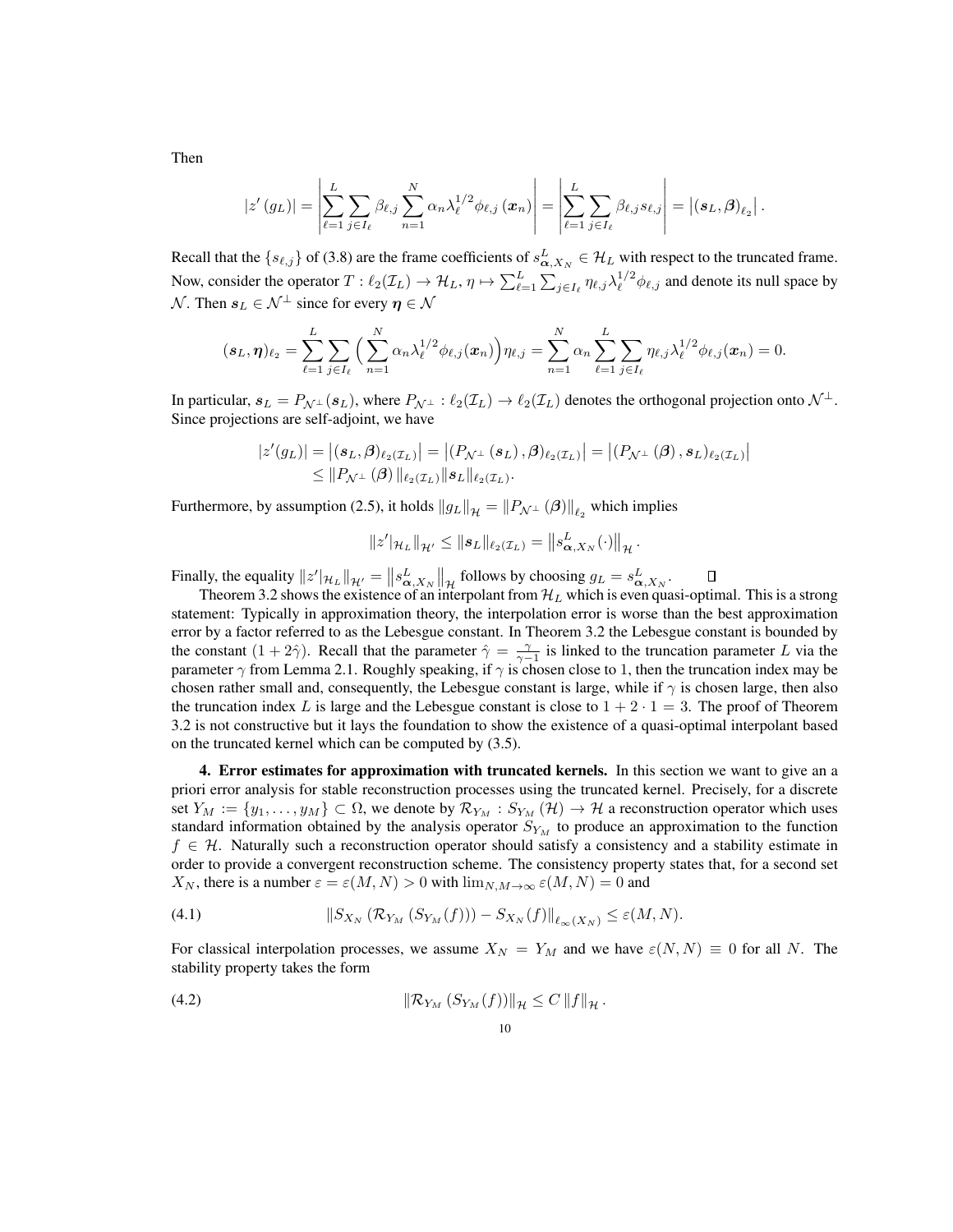Both conditions are satisfied for symmetric kernel-based interpolation problems, i.e., for  $X_N = Y_M$ , but also for a larger variety of machine learning algorithms with, in general,  $X_N \neq Y_M$ , see [9, 10, 28, 29, 20]. For kernel-based interpolation, we can express the reconstruction operator in terms of the discrete analysis operator (2.10) and its adjoint (2.11). We have for  $X_N = Y_M$  and  $f \in \mathcal{H}$ 

$$
\mathcal{R}_{X_N}^{\text{Interpolation}} S_{X_N} f\left(\boldsymbol{x}\right) = S_{X_N}^\star \left(S_{X_N} S_{X_N}^\star\right)^{-1} S_{X_N} f\left(\boldsymbol{x}\right).
$$

From this equation we also see that the case  $X_N \neq Y_M$  needs additional arguments since the associated Gramian is a rectangular matrix and hence not invertible.

The error analysis for the case of symmetric interpolation follows by standard Jackson-type estimates. Here, in *general*, one considers a normed linear space  $(\mathcal{Y}, \|\cdot\|_{\mathcal{Y}})$  and a nested sequence of subspaces  $\emptyset \subset$  $V_1 \subset \ldots V_j \subset \ldots$  of *Y* endowed with a weaker norm  $\|\cdot\|_{\mathcal{V}}$ . We say that the sequence of subspaces  $(V_j)_i$  satisfies a Jackson-type estimate if there is a strictly decreasing function  $h : \mathbb{R}_+ \to \mathbb{R}_+$  such that  $\lim_{i\to\infty} h(j)=0$  and

(4.3) 
$$
\inf_{v^{(j)} \in \mathcal{V}_j} ||v - v^{(j)}||_{\mathcal{V}} \le h(j) ||v||_{\mathcal{Y}}
$$

holds for all  $v \in \mathcal{Y}$ .

For the special case of kernel based interpolation, we employ a Jackson-type estimate which is related to the space  $\mathcal{L}_{X_N}$  as defined in (1.1). We assume  $\mathcal{V}_j = \mathcal{L}_{X_{N_j}} \subset \mathcal{Y} = \mathcal{H}$  with  $X_{N_j}$  getting dense in  $\Omega$ , which necessarily implies  $N_j \to \infty$  for  $j \to \infty$  and  $\mathcal{L}_{X_{N_j}} \to \mathcal{L}$ . Moreover, we set  $\lVert \cdot \rVert_{\mathcal{L}} = \lVert \cdot \rVert_{\mathcal{V}}$ , i.e., the weak norm on  $\mathcal{L}_{X_{N_i}}$  is denoted by  $\|\cdot\|_{\mathcal{L}}$ . We assume that for interpolation with the reproducing kernel *K* there is a Jackson-type estimate of the form

(4.4) 
$$
||f - s_{f,X_N}||_{\mathcal{L}} \le \rho(N) ||f||_{\mathcal{H}} = \rho(N, \mathcal{L}, \mathcal{H}) ||f||_{\mathcal{H}}
$$

for all  $f \in \mathcal{H}$ . We use the notation  $\rho(N, \mathcal{L}, \mathcal{H})$  to stress the dependence on the weak norm. The following theorem shows that we obtain, up to a constant, the same rates  $\rho(N, \mathcal{L}, \mathcal{H})$  if we employ a properly truncated kernel *K<sup>L</sup>* instead of *K*.

THEOREM 4.1. Suppose that  $\{\lambda_{\ell}^{1/2} \phi_{\ell,j} : \ell \in \mathbb{N}, j \in I_{\ell}\}\$  satisfies (2.1), (2.2) and that assumption (2.5) *holds. Then there is*  $C > 0$  *such that for all*  $X_N = \{x_1, \ldots, x_N\}$ *, for all*  $L \in \mathbb{N}$  *large enough such that* (2.13) *holds, and for every*  $f \in H$ *, there exists an interpolant*  $s_{f,X_N}^L$  *as in* (3.4) *based on the truncated kernel K<sup>L</sup> such that* (4.4) *implies*

$$
||f - s_{f,X_N}^L||_{\mathcal{L}} \leq C\rho(X_N, \mathcal{L}, \mathcal{H})||f||_{\mathcal{H}},
$$

*where*  $\rho(X_N, \mathcal{L}, \mathcal{H})$  *is the same as in* (4.4)*.* 

*Proof.* By Theorem 3.2 there is a  $f^L \in \mathcal{H}_L$  such that  $f|_{X_N} = f^L|_{X_N}$  for every  $f \in \mathcal{H}$  which implies  $s_{f,X_N}^L = s_{f^L,X_N}^L$ . In particular, we can view that data generated by  $f \in \mathcal{H}$  as data generated by  $f^L \in \mathcal{H}_L$ . Hence, since  $f^L$  lies in the reproducing kernel Hilbert space of  $K^L$  the system (3.5) is solvable, i.e.  $s^L_{f,X_N}$ exists for all  $f \in H$ , and  $s_{f,X_N}$  is also an interpolant to  $s_{f,X_N}^L$ . Thus, we may view  $s_{f,X_N}^L$  as a function in  $H$  generating the data. By  $(4.4)$  we obtain

$$
\left\|f - s_{f,X_N}^L\right\|_{\mathcal{L}} \leq \|f - s_{f,X_N}\|_{\mathcal{L}} + \left\|s_{f,X_N} - s_{f,X_N}^L\right\|_{\mathcal{L}} \leq 2\rho(X_N, \mathcal{L}, \mathcal{H})\left(\|f\|_{\mathcal{H}} + \left\|s_{f,X_N}^L\right\|_{\mathcal{H}}\right).
$$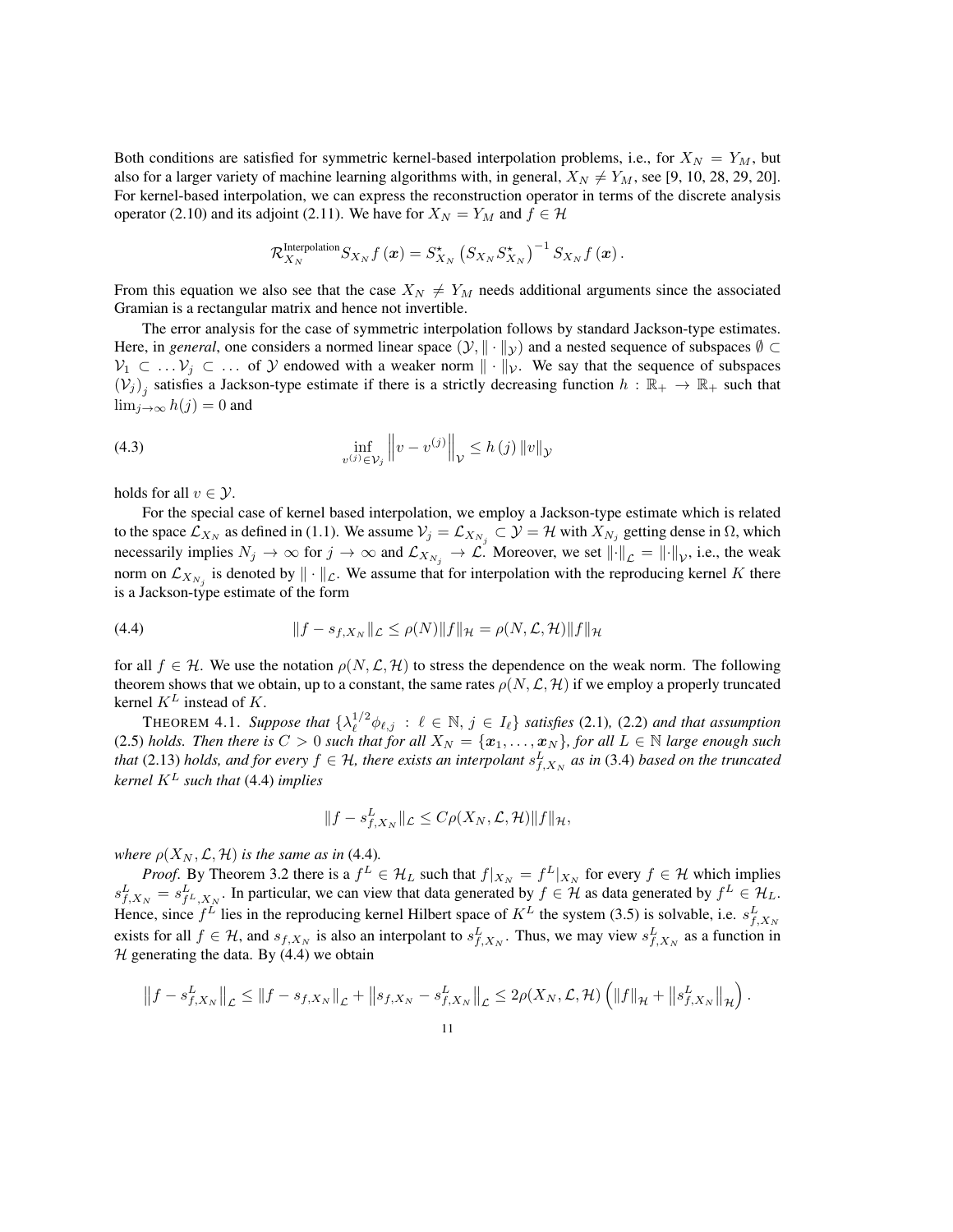It remains to bound  $||s_{f,X_N}^L||_{\mathcal{H}}$  from above. Since  $s_{f,X_N}^L$  is the best approximation to  $f^L \in \mathcal{H}_L$  from span ${K^L(\mathbf{x}_j, \cdot): \mathbf{x}_j \in X_N}$  we obtain by Theorem 3.2 the estimate

$$
\|s_{f,X_N}^L\|_{\mathcal{H}} \le \|s_{f,X_N}^L - f^L\|_{\mathcal{H}} + \|f^L - f\|_{\mathcal{H}} + \|f\|_{\mathcal{H}}
$$
  
\n
$$
\le \|s_{f,X_N}^L - f^L\|_{\mathcal{H}} + (2 + 2\hat{\gamma}) \|f\|_{\mathcal{H}}
$$
  
\n
$$
\le \|f^L\|_{\mathcal{H}} + (2 + 2\hat{\gamma}) \|f\|_{\mathcal{H}}
$$
  
\n
$$
\le \|f_L - f\|_{\mathcal{H}} + \|f\|_{\mathcal{H}} + (1 + 2\hat{\gamma}) \|f\|_{\mathcal{H}}
$$
  
\n
$$
\le 2(2 + 2\hat{\gamma}) \|f\|_{\mathcal{H}},
$$

which concludes the proof with  $C := 2(1 + 2(2 + \hat{\gamma}))$ .  $\Box$ 

In order to analyze general reconstruction processes, we need more flexible error estimates. Such estimates will have the form of a classical sampling inequality [19]. To this end, we first outline how Jacksontype estimates for sections of the frame imply Jackson estimates for kernel-based trial spaces. These results again introduce a certain coupling of the truncation index *L* and the discrete set of centers *X<sup>N</sup>* . In order to derive the coupling of the truncation index  $L$  and the discrete set of centers  $X_N$  we proceed as follows. Slightly abusing the notation from (2.10), we consider discrete analysis operators for discrete sets  $X_N = \{x_1, \ldots, x_N\} \subset \Omega$  restricted to subspaces  $\mathcal{H}_L \subset \mathcal{H}$ , i.e.,

(4.5) 
$$
S_{X_N}^{\infty} : (\mathcal{H}_L, \|\cdot\|_{L_{\infty}}) \to (\mathbb{R}^N, \|\cdot\|_{\ell_{\infty}(X_N)}), \quad f \mapsto (f(\boldsymbol{x}_1), \ldots, f(\boldsymbol{x}_N))^T.
$$

If  $S_{X_N}$  is injective, we denote its left-inverse by  $(S_{X_N}^{\infty})^{-1}$  :  $S_{X_N}^{\infty}(\mathcal{H}_L) \to \mathcal{H}_L$ . The associated operator norms are given respectively as

$$
\|S^\infty_{X_N}\|:=\sup_{\stackrel{f\in\mathcal{H}_L}{\|f\|_{L_\infty}=1}}\left\|S^\infty_{X_N}(f)\right\|_{\ell_\infty(\mathbb{R}^N)},\qquad\textrm{and}\quad\left\|\left(S^\infty_{X_N}\right)^{-1}\right\|:=\sup_{\stackrel{\boldsymbol{\beta}\in S^\infty_{X_N}(\mathcal{H}_L)}{\|\boldsymbol{\beta}\|_{\ell_\infty(\mathbb{R}^N)}=1}}\left\|\left(S^\infty_{X_N}\right)^{-1}\left(\boldsymbol{\beta}\right)\right\|_{L_\infty(\mathbb{R}^N)}
$$

*.*

*.*

Note here that we now employ the  $\|\cdot\|_{L_{\infty}}$ -norm instead of the  $\|\cdot\|_{\mathcal{H}}$ -norm as in (2.10). Next, we fix  $0 < \infty$  $c < 1$ , and let the truncation index *L* and the set  $X_N \subset \Omega$  be such that

(4.6) 
$$
\omega(h_{X_N,\Omega}, f^L)_{L_{\infty}(\Omega)} \le (1-c) \|f^L\|_{L_{\infty}(\Omega)} \quad \text{for all } f^L \in \mathcal{H}_L
$$

where the modulus of continuity is defined as

(4.7) 
$$
\omega(h_{X_N,\Omega},f)_{L_{\infty}(\Omega)} := \sup_{\substack{|\mathbf{t}| \leq h_{X_N,\Omega} \\ \mathbf{x}, \mathbf{x} + \mathbf{t} \in \Omega}} |f(\mathbf{x}) - f(\mathbf{x} + \mathbf{t})|.
$$

The condition (4.6) couples the truncation index *L* and the point set  $X_N$  via the fill distance  $h_{X_N,\Omega}$ . Roughly speaking, the larger L, that is, the larger  $\mathcal{H}_L$ , the smaller the fill distance of  $X_N$  has to be. Thus the coupling condition (4.6) can be interpreted as a Bernstein-type inequality.<sup>5</sup> Note that if  $\Omega$  is compact, then, by Arzela-Ascoli's theorem, (4.6) implies that  $H_L$  is finite dimensional since its unit ball with respect to  $\|\cdot\|_{L_\infty}$  is

$$
\omega(h_{X_N,\Omega},f^L)_{L_\infty(\Omega)}\leq \sup_{|t|\leq h_{X_N,\Omega}}\left|\int_{x+t}^x\frac{d}{dt}f^L(t)dt\right|\leq h_{X_N,\Omega}\left\|\frac{d}{dt}f^L(t)\right\|_{L_\infty(\Omega)}
$$

 $<sup>5</sup>$ In the univariate setting one formally has</sup>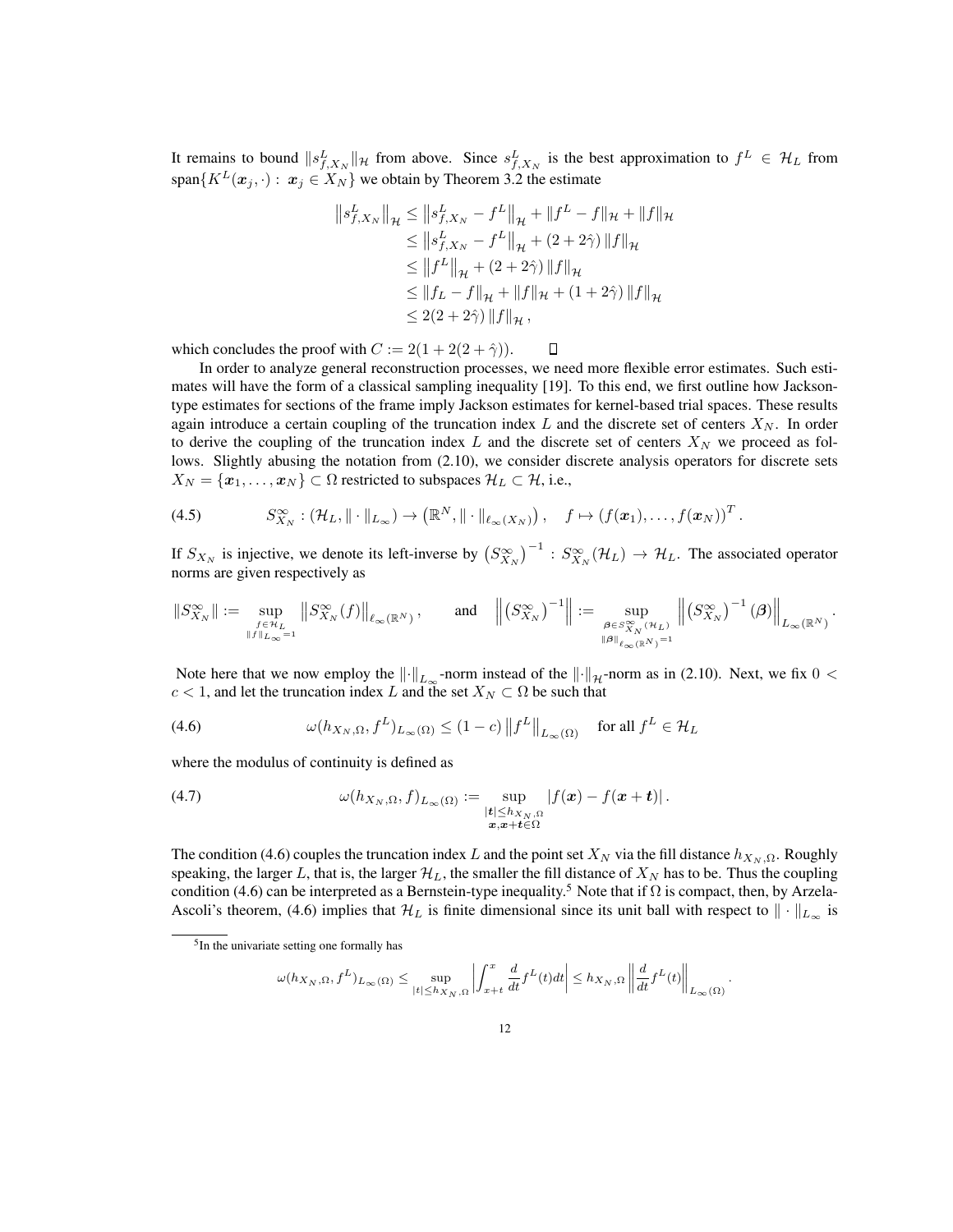compact. However, we will show an even stronger bound on the norm of the inverse of  $S^{\infty}_{X_N}$  in the following Proposition 4.2.

**PROPOSITION 4.2.** For all  $L \in \mathbb{N}$  and all  $X_N = \{x_1, \ldots, x_N\} \subset \Omega$  such that (4.6) holds, the *associated discrete analysis operator* (4.5) *satisfies*

$$
(4.8) \t\t\t ||S_{X_N}^{\infty}|| \le 1 \quad and \quad ||(S_{X_N}^{\infty})^{-1}|| \le \frac{1}{c}.
$$

*Proof.* The bound on  $||S^{\infty}_{X_N}||$  follows directly from the definition of the operator norm since

$$
||S_{X_{N}}^{\infty}|| = \sup_{f^{L} \in \mathcal{H}_{L} \setminus \{0\}} \frac{||S_{X_{N}}^{\infty}(f^{L})||_{\ell_{\infty}(X_{N})}}{||f^{L}||_{L_{\infty}(\Omega)}} = \sup_{f^{L} \in \mathcal{H}_{L} \setminus \{0\}} \frac{\max_{\mathbf{x}_{n} \in X_{N}} |f^{L}(\mathbf{x}_{n})|}{||f^{L}||_{L_{\infty}(\Omega)}} \leq 1.
$$

To show the second assertion we follow [28, Theorem 3.8]. For  $f^L \in \mathcal{H}_L$  there is a point  $\overline{x} \in \overline{\Omega}$  with  $|f^L(\overline{x})| = ||f^L||_{L_{\infty}(\overline{\Omega})}$  since  $\overline{\Omega}$  is compact. By definition of the fill-distance there is  $x_n \in X_N$  such that  $|\overline{x} - x_n| \leq h_{X_N, \Omega}$ . Hence by (4.6) and (4.7)

$$
\left|f^{L}(\overline{\boldsymbol{x}})-f^{L}(\boldsymbol{x}_{n})\right|\leq \sup_{|t|\leq h_{X_{N}},\Omega}\left|f^{L}(\overline{\boldsymbol{x}})-f^{L}(\overline{\boldsymbol{x}}+t)\right|=\omega(h_{X_{N}},\Omega,f^{L})_{L_{\infty}(\Omega)}\leq (1-c)\left\|f^{L}\right\|_{L_{\infty}(\Omega)},
$$

and thus, using the triangle inequality, we have

$$
||f^L||_{L_{\infty}(\Omega)} = |f^L(\overline{x})| \le |f^L(\overline{x}) - f^L(x_n)| + |f^L(x_n)| \le (1-c)|f^L(\overline{x})| + |f^L(x_n)|
$$

which directly yields  $\left|f^L\left(x_n\right)\right| \geq c \left\|f^L\right\|_{L_\infty(\Omega)}.$  Therefore

 $\Box$ 

$$
\left\|\left(S_{X_N}^{\infty}\right)^{-1}\right\|=\sup_{\pmb{\alpha}\in S_{X_N}(\mathcal{H}_L)\backslash\{0\}}\frac{\left\|\left(S_{X_N}^{\infty}\right)^{-1}\pmb{\alpha}\right\|_{L_{\infty}(\Omega)}}{\|\pmb{\alpha}\|_{\ell_{\infty}(\mathbb{R}^N)}}=\sup_{f^L\in\mathcal{H}_L\backslash\{0\}}\frac{\|f^L\|_{L_{\infty}(\Omega)}}{\left\|S_{X_N}^{\infty}f^L\right\|_{\ell_{\infty}(\mathbb{R}^N)}}\leq\frac{1}{c}.
$$

This concludes the proof.

If the inverses of the discrete analysis operators are bounded then a generalized reproduction formula follows. To this end, there is the following *general* result, see [28, Theorem 3.4].

**PROPOSITION 4.3.** *Suppose that*  $V$  *is a finite dimensional normed linear space and that*  $Z'$  *is a set of functionals, i.e.,*  $\mathcal{Z}' = \{z_1, \ldots, z_N\} \subset \mathcal{V}'$  *is such that the discrete analysis operator*  $S_{\mathcal{Z}'} : \mathcal{V} \to S_{\mathcal{Z}'}(\mathcal{V}) \subset \mathcal{V}$  $\mathbb{R}^N$  defined by  $S_{\mathcal{Z}'}(v) := (z_1(v), \ldots, z_N(v))^T$  is injective. Then for every  $\psi \in \mathcal{V}'$ , there exists a vector  $\boldsymbol{u} \in \mathbb{R}^N$  *depending only on*  $\psi$  *such that for every*  $w \in \mathcal{V}$  *it holds* 

$$
\psi(f) = \sum_{n=1}^N u_j z_j(f) \quad \text{and} \quad ||\boldsymbol{u}||_{(\mathbb{R}^N)'} \le ||\psi||_{\mathcal{V}'} ||S_{\mathcal{Z}'}^{-1}||.
$$

Note here that Proposition 4.3 can be seen as dual to Proposition 3.1 in the following sense: The condition (3.6) in Proposition 3.1 can always be satisfied by increasing the dimension of *V* with respect to the set  $Z<sup>0</sup>$ while in Proposition 4.3 it is just the other way around, i.e., it is possible to make the operator  $S_{z}$  injective by oversampling which means to enlarge the set  $Z'$  properly.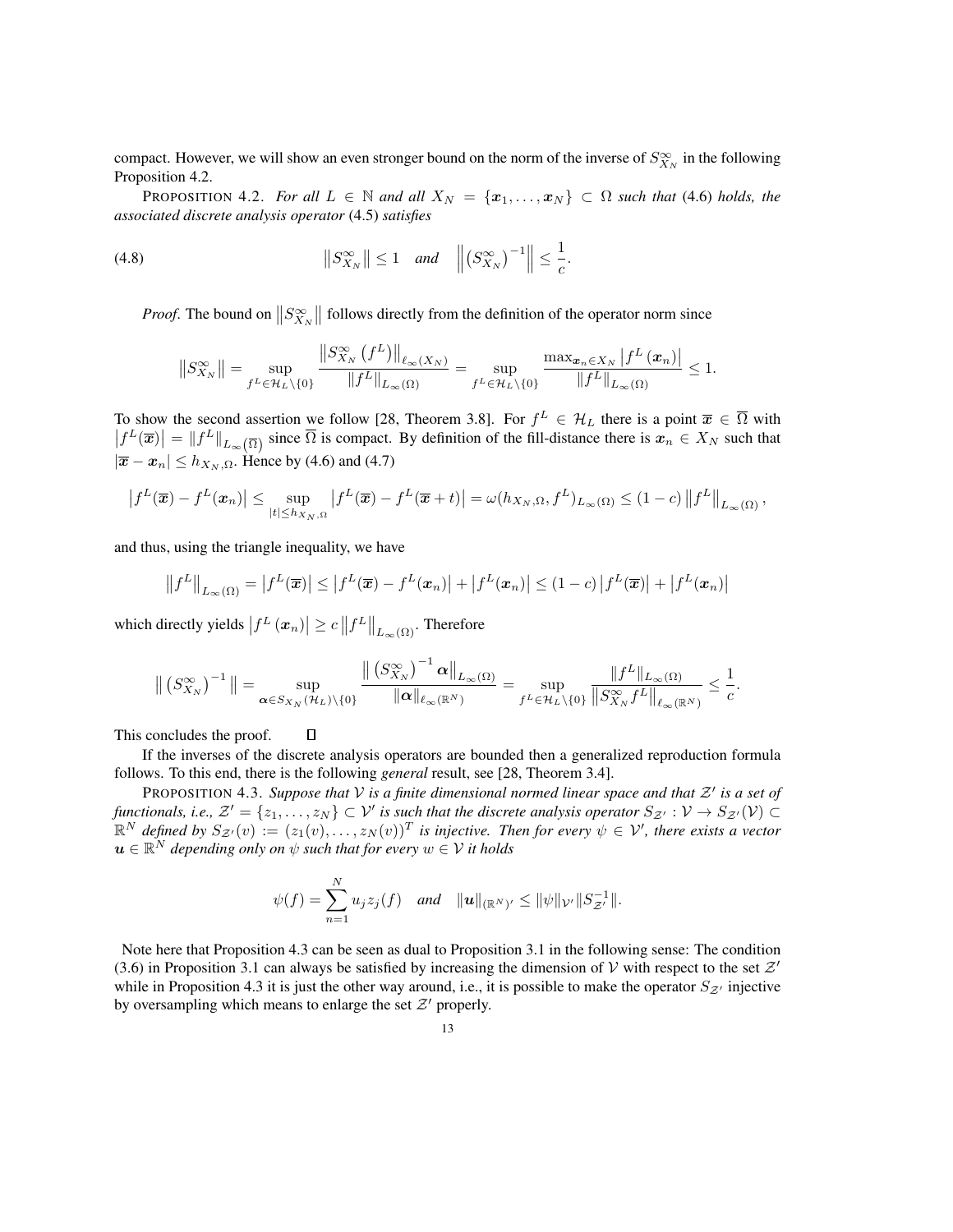In particular, we now set  $V = H_L$ ,  $\psi = \delta_x$  and  $\mathcal{Z}' = {\delta_{x_1}, \ldots, \delta_{x_N}}$  and  $S_{\mathcal{Z}'} = S_{X_N}$ . Recall here that  $H_L$  is embedded into  $C(\overline{\Omega})$ , and thus the point evaluation functional  $\delta_x$  for  $x \in \Omega$  is uniformly bounded by a constant  $C > 0$  since for all  $L \in \mathbb{N}$  and all  $x \in \overline{\Omega}$ 

$$
\left\|\delta_{\boldsymbol{x}}\right\|_{\mathcal{H}_{L}^{\prime}}^{2}=\left\|K^{L}\left(\boldsymbol{x},\cdot\right)\right\|_{\mathcal{H}_{L}}^{2}=K^{L}\left(\boldsymbol{x},\boldsymbol{x}\right)=\sum_{\ell=1}^{L}\sum_{j\in I_{\ell}}\phi_{\ell,j}^{2}\left(\boldsymbol{x}\right)\leq\sup_{\boldsymbol{y}\in\overline{\Omega}}\sum_{\ell=1}^{\infty}\sum_{j\in I_{\ell}}\phi_{\ell,j}^{2}\left(\boldsymbol{y}\right)=:C.
$$

Then, we obtain from Propositions 4.2 and 4.3 the following result:

LEMMA 4.4. Let  $L \in \mathbb{N}$ . There are functions  $u_k : \Omega \to \mathbb{R}$ ,  $k = 1, \ldots, N$ , such that for all  $f^L \in \mathcal{H}_L$ , *all*  $X_N \subset \Omega$  *with* (4.6) *and all*  $x \in \Omega$ 

(4.9) 
$$
f^{L}(\mathbf{x}) = \sum_{n=1}^{N} u_{n}(\mathbf{x}) f^{L}(\mathbf{x}_{n}), \text{ and } \sum_{n=1}^{N} |u_{n}(\mathbf{x})| \leq \frac{1}{c} ||\delta_{\mathbf{x}}|_{\mathcal{H}_{L}} ||_{\mathcal{H}_{L}'} \leq \frac{C}{c}.
$$

Lemma 4.4 can be seen as a generalized reproduction formula with uniformly bounded Lebesgue constant  $\sup_{x \in \Omega} \sum_{n=1}^{N} |u_n(x)|$ . This reproduction formula is the main step to prove generalized (derivativefree) sampling inequalities in the following.

THEOREM 4.5. Let  $L \in \mathbb{N}$ . Then for all  $f \in L_{\infty}(\Omega)$  and all sets  $X_N = \{x_1, \ldots, x_N\}$  such that (4.6) *holds, we have*

$$
(4.10) \t\t\t ||f||_{L_{\infty}(\Omega)} \leq \left(1 + \frac{C}{c}\right) \inf_{g^L \in \mathcal{H}_L} \left\|f - g^L\right\|_{L_{\infty}(\Omega)} + \frac{C}{c} \left\|S_{X_N}\left(f\right)\right\|_{\ell_{\infty}(X_N)}.
$$

*Proof.* Let  $f \in L_{\infty}(\Omega)$ . We proceed similarly as for classical sampling inequalities [12, 29, 21]. For arbitrary  $g^L \in \mathcal{H}_L$  with the functions  $\{u_n\}_{n=1}^N$  from Lemma 4.4, we have

$$
||f||_{L_{\infty}(\Omega)} \leq ||f - g^L||_{L_{\infty}(\Omega)} + ||g^L||_{L_{\infty}(\Omega)} = ||f - g^L||_{L_{\infty}(\Omega)} + \left\| \sum_{n=1}^N g^L(\boldsymbol{x}_n) u_n \right\|_{L_{\infty}(\Omega)}
$$
  
\n
$$
\leq ||f - g^L||_{L_{\infty}(\Omega)} + \left\| \sum_{n=1}^N \left( g^L(\boldsymbol{x}_n) - f(\boldsymbol{x}_n) \right) u_n \right\|_{L_{\infty}(\Omega)} + \left\| \sum_{n=1}^N f(\boldsymbol{x}_n) u_n \right\|_{L_{\infty}(\Omega)}
$$
  
\n
$$
\leq \left( 1 + \left\| \sum_{n=1}^N |u_n| \right\|_{L_{\infty}(\Omega)} \right) ||f - g^L||_{L_{\infty}(\Omega)} + \left\| \sum_{n=1}^N |u_n| \right\|_{L_{\infty}(\Omega)} ||S_{X_N}(f)||_{\ell_{\infty}(X_N)}
$$
  
\n
$$
\leq \left( 1 + \frac{C}{c} \right) ||f - g^L||_{L_{\infty}(\Omega)} + \frac{C}{c} ||S_{X_N}(f)||_{\ell_{\infty}(X_N)}.
$$

Since this estimate holds for an arbitrary  $g^L \in \mathcal{H}_L$ , the result follows. Π

The estimate (4.10) contains a best approximation error which can be further quantified by means of level-wise Jackson inequalities, see [16, Example 7] and also compare (4.3) where we set  $V_j = H_L$ ,  $\|\cdot\|_V =$  $\|\cdot\|_{L_{\infty}(\Omega)}$  and  $\mathcal{Y} = \mathcal{H}$ . This results directly in the following lemma.

LEMMA 4.6. Suppose that the pair  $(H, L_{\infty}(\Omega))$  satisfies a Jackson inequality with respect to the family  $\{H_L\}$ *, i.e. there are numbers*  $h(\mathcal{H}_L)$  *such that for all*  $f \in \mathcal{H}$  *and all*  $L \in \mathbb{N}$ 

$$
\inf_{g^L \in \mathcal{H}_L} \left\| f - g^L \right\|_{L_\infty(\Omega)} \le h \left( \mathcal{H}_L \right) \left\| f \right\|_{\mathcal{H}}.
$$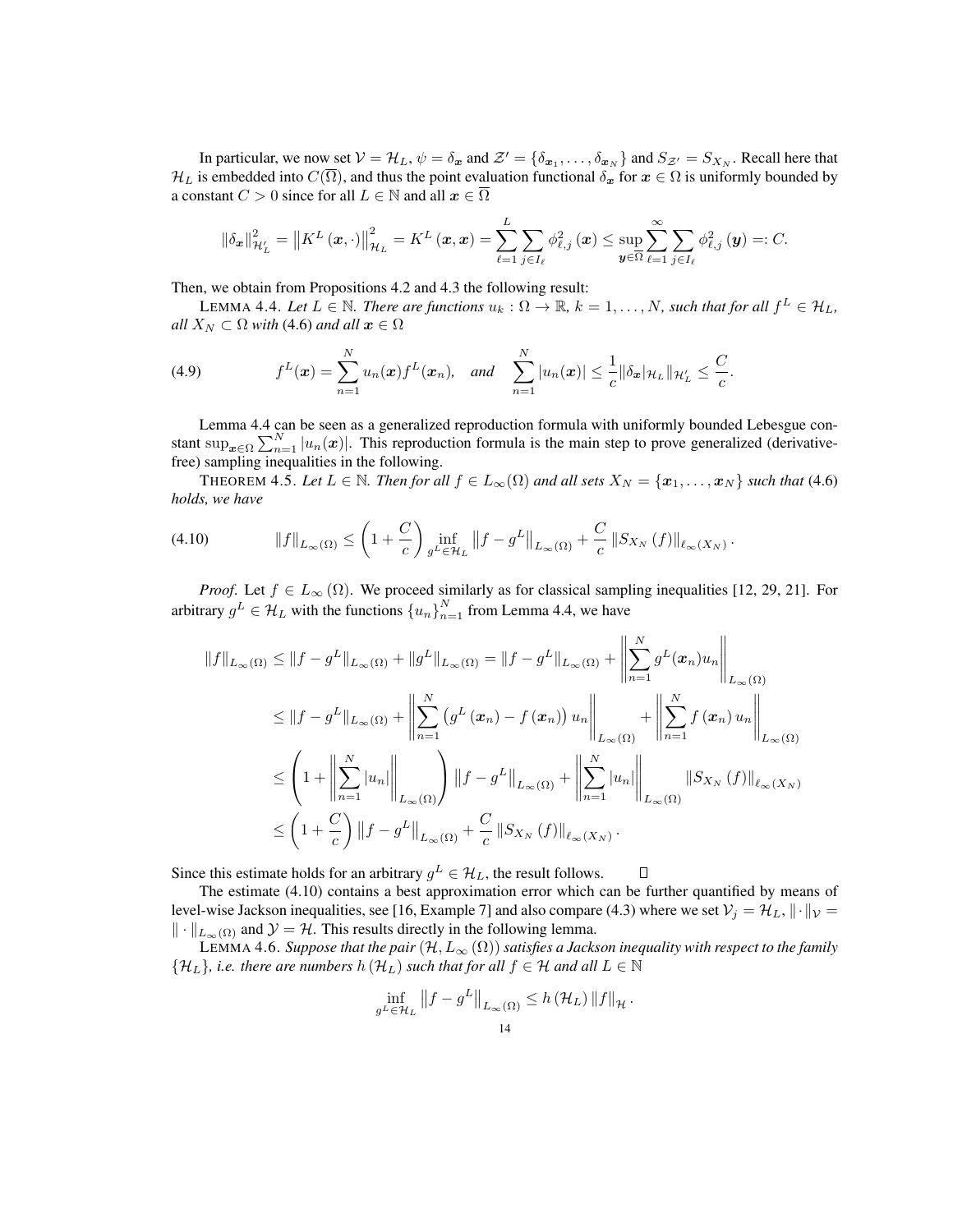*If a discrete set*  $X_N \subset \Omega$  *and a truncation index*  $L \in \mathbb{N}$  *satisfy* (4.6)*, then for all*  $f \in L_\infty(\Omega)$ *,* 

(4.11) 
$$
\|f\|_{L_{\infty}(\Omega)} \leq \left(1+\frac{C}{c}\right)h(\mathcal{H}_L)\|f\|_{\mathcal{H}} + \frac{C}{c}\left\|S_{X_N}\left(f\right)\right\|_{\ell_{\infty}(X_N)}.
$$

Theorem 4.5 and Lemma 4.6 might be seen as a derivative-free generalization of the sampling inequalities [19]. Roughly speaking classical sampling inequalities correspond to the choice  $\mathcal{H} = W_2(\Omega)$  for  $\tau > d/2$ , and  $\mathcal{H}_L := \pi_L(\Omega)$  where  $\pi_L$  denotes the space of *d*-variate polynomials of degree at most *L*.

We now apply (4.11) to the residuum  $R_{N,M}(f) := f - \mathcal{R}_{Y_M}(S_{X_N}(f))$ . Let *L* be such that (4.6) holds. Then there are constants such that for all  $f \in \mathcal{H}$ 

$$
\|R_{N,M}(f)\|_{L_{\infty}(\Omega)} \leq \left(1 + \frac{C}{c}\right) h(\mathcal{H}_L) \|R_{N,M}(f)\|_{\mathcal{H}} + \frac{C}{c} \|S_{X_N}(R_{N,M}(f))\|_{\ell_{\infty}(X_N)}
$$
  

$$
\leq \left(1 + \frac{C}{c}\right) h(\mathcal{H}_L) \|R_{N,M}(f)\|_{\mathcal{H}} + \frac{C}{c}\varepsilon(M,N)
$$
  

$$
\leq \left(1 + \frac{C}{c}\right) h(\mathcal{H}_L) \|f\|_{\mathcal{H}} + \frac{C}{c}\varepsilon(M,N),
$$

where we used (4.1) in the last step. In particular, if  $\varepsilon(M,N) \leq h(\mathcal{H}_L) ||f||_{\mathcal{H}}$  then the error of the reconstruction process is of the same order as that of the best approximation from  $\mathcal{H}_L$ .

We now consider the practically most relevant example of Sobolev spaces in more detail. It is wellknown that

(4.12) 
$$
K(\boldsymbol{x}, \boldsymbol{y}) := \sum_{\ell=0}^{\infty} 2^{\ell(d-2\tau)} \left( \sum_{\boldsymbol{k} \in \mathbb{Z}^d} \phi(2^{\ell} \boldsymbol{x} - \boldsymbol{k}) \phi(2^{\ell} \boldsymbol{y} - \boldsymbol{k}) \right)
$$

reproduces in a space which is norm equivalent to the Sobolev space  $W_2^{\tau}$  if  $\phi \in W_2^{\tau}(\mathbb{R})$  is *r*-regular with  $r > \tau > \frac{d}{2}$ , for details see [14]. We then have the following approximation result, see [28, Cor. 11.33] and [14].

THEOREM 4.7. *Suppose that*  $\Omega \subset \mathbb{R}^d$  *is bounded with a Lipschitz boundary and satisfies an interior cone condition. Let K be the reproducing kernel for the Sobolev space*  $W_2^{\tau}(\Omega)$  *with*  $\tau > d/2$ *. Then there* exist constants  $C>0$  and  $h_0>0$  such that for all sets  $X_N\subset\Omega$  with  $h_{X_N,\Omega}\leq h_0$  and all  $f\in W_2^{\tau}(\Omega)$ ,

$$
||f - s_{f,X_N}||_{L^2(\Omega)} \leq Ch_{X_N,\Omega}^{\tau}||f||_{W_2^{\tau}(\Omega)} \quad \text{and} \quad ||f - s_{f,X_N}||_{L^{\infty}(\Omega)} \leq Ch_{X_N,\Omega}^{\tau-\frac{d}{2}}||f||_{W_2^{\tau}(\Omega)},
$$

*where*  $h_{X_N}$  *denotes the fill-distance (cf.* (2.7)*) of the point set*  $X_N$  *in*  $\Omega$ *.* 

This can be seen as a Jackson-type estimate (4.3) with  $V_j = \mathcal{L}_{X_{N_j}}$  as defined in (1.1) with weak norm  $\|\cdot\|_{\mathcal{V}} = \|\cdot\|_{L^2(\Omega)}$  or  $\|\cdot\|_{\mathcal{V}} = \|\cdot\|_{L^{\infty}(\Omega)}$ , respectively, and  $\mathcal{Y} = \mathcal{H} = W_2^{\tau}(\Omega)$  with norm  $\|\cdot\|_{\mathcal{H}}$ . As a consequence, we finally obtain the following corollary of Theorem 4.1.

LEMMA 4.8. Let L satisfy the coupling condition (2.13), and denote by  $s_{X_N}^L$  the interpolation with the *truncated kernel K<sup>L</sup> from* (3.2) *with the specific kernel K from* (4.12)*. Then, we have*

$$
\left\|f - s_{X_N}^L(f)\right\|_{L^2(\Omega)} \le Ch_{X_N,\Omega}^{\tau} \|f\|_{W_2^{\tau}(\Omega)} \quad \text{and} \quad \left\|f - s_{X_N}^L(f)\right\|_{L^{\infty}(\Omega)} \le Ch_{X_N,\Omega}^{\tau - \frac{d}{2}} \|f\|_{W_2^{\tau}(\Omega)}
$$

*for all*  $f \in W_2^{\tau}(\Omega)$ *.*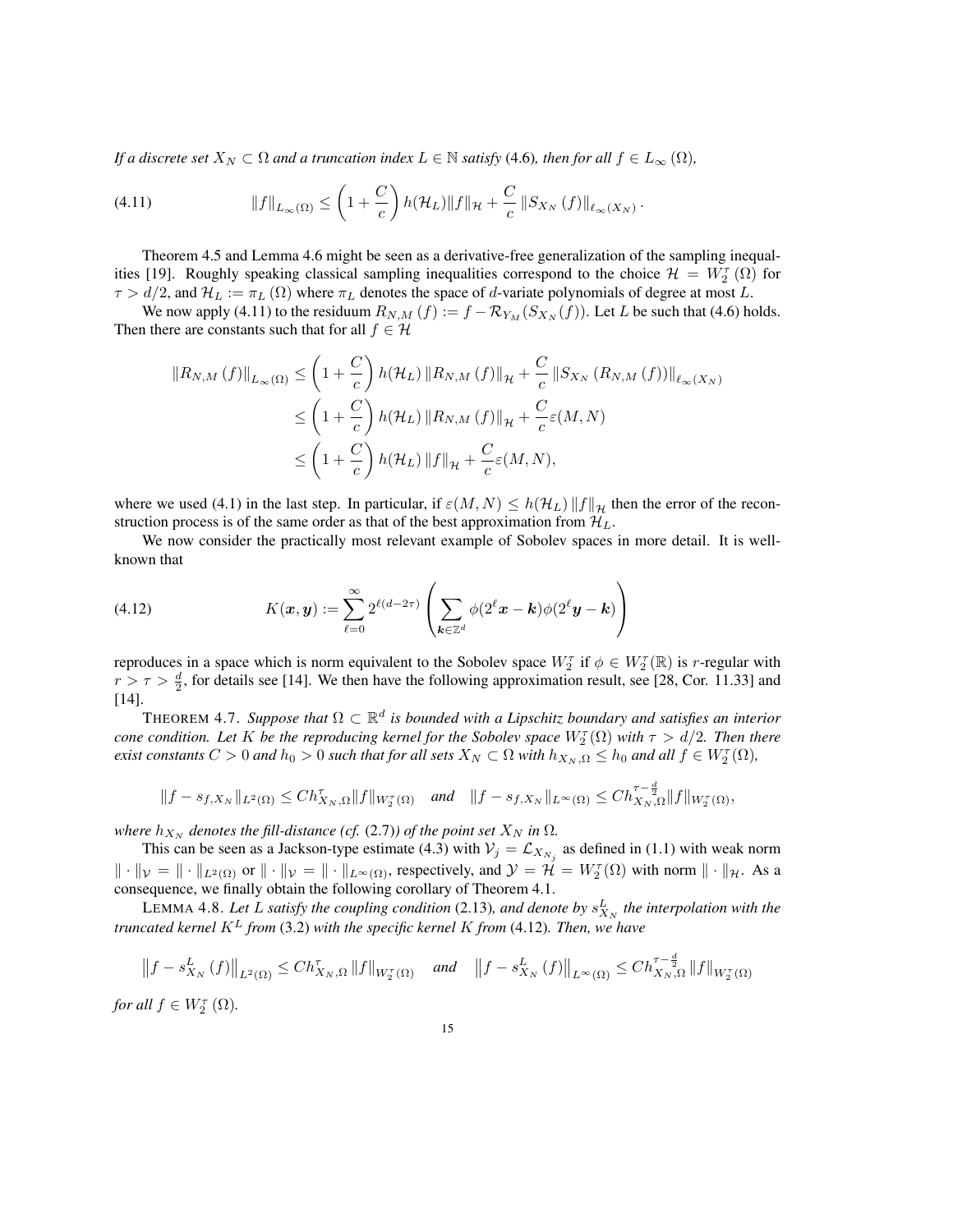Note that, for (2.13), we expect in this case  $\sigma_{\min} (S_{X_N} S_{X_N}^*) \sim q_{X_N}^{\tau-\frac{d}{2}}$ , see [28], with the separation distance of the point set  $X_N$ . Altogether, we obtain the same convergence rates  $\tau$  if we employ the truncated kernel *K<sup>L</sup>* instead of *K*.

At this point, let us state that evaluation of the truncated kernel *K<sup>L</sup>* involves certain costs. They are at least linear in *L* and hence depend on the coupling condition (2.13). In order to give a quantitative estimate of these costs, we need to take the dependence of  $\Lambda_L$  on *L* into account. To this end, we consider two special cases for the decaying weights  $\lambda_{\ell}$  of the kernel expansion (2.6). The first example assumes polynomially decaying weights, i.e.,  $\lambda_{\ell} \sim \ell^{-s}$  for some  $s > 1$ . In this case, we obtain

$$
\Lambda_L = \sum_{\ell=L+1}^{\infty} \lambda_{\ell} \sim \sum_{\ell=L+1}^{\infty} {\ell}^{-s} \le \int_L^{\infty} x^{-s} dx \lesssim L^{1-s},
$$

and thus the coupling condition

$$
L \gtrsim \left(\frac{\sigma_{\min}\left(S_{X_N}S_{X_N}^*\right)}{N}\right)^{\frac{1}{1-s}}.
$$

The second example addresses geometrically decaying weights, i.e.,  $\lambda_{\ell} \sim \eta^{\ell}$  for some  $\eta < 1$ . In this case, we obtain

$$
\Lambda_L = \sum_{\ell=L+1}^{\infty} \lambda_{\ell} \sim \sum_{\ell=L+1}^{\infty} \eta^{\ell} = \sum_{\ell=0}^{\infty} \eta^{\ell} - \sum_{\ell=0}^{L} \eta^{\ell} = \frac{1}{1-\eta} - \frac{1-\eta^{L+1}}{1-\eta} = \frac{\eta}{1-\eta} \eta^L \sim \lambda_L.
$$

For the Sobolev kernel (4.12), we have  $\eta = \frac{1}{2^{2\tau-d}}$ , i.e.,  $\lambda_{\ell} = \left(\frac{1}{2^{2\tau-d}}\right)^{\ell}$ . In this case, we expect for the smallest eigenvalue of the Gramian an estimate of the form  $\sigma_{\min} \sim q_{X_N}^{2\tau-d}$  with the separation distance  $q_{X_N}$ as defined in (2.7). For quasi-uniform points we have  $q_{X_N} \sim N^{-\frac{1}{d}}$ , which yields  $\frac{\sigma_{\min}(S_{X_N} S_{X_N}^*)}{N} \sim q_{X_N}^{2\tau}$ . Hence, we obtain as final condition for the Sobolev kernel (4.12),

$$
L \gtrsim \frac{2\tau}{\ln\left(2^{2\tau-d}\right)}\ln\left(q_{X_N}^{-1}\right) \sim \frac{2\tau}{d\ln\left(2^{2\tau-d}\right)}\ln\left(N\right),\,
$$

and the costs for evaluating one entry of  $K^L$  thus depend only logarithmically on the number of degrees of freedom *N*.

5. Bernstein inequalities. As already mentioned, Bernstein estimates are crucial for unsymmetric reconstruction processes. We recall the consistency condition (4.1)

$$
||S_{X_N}(\mathcal{R}_{Y_M}(S_{Y_M}(f))) - S_{X_N}(f)||_{\ell_\infty(X_N)} \leq \varepsilon(M,N).
$$

If  $Y_M \neq X_N$ , we cannot invoke classical interpolation techniques to ensure the existence of a feasible solution with  $\varepsilon(M,N)=0$ , since the Gramian  $K_{N,M}$  is unsymmetric and hence not invertible. The best we can expect is a full rank of the Gramian. This means that if a function  $s_M$  from set  $\mathcal{L}_{Y_M}$  vanishes on  $X_N$  it vanishes everywhere, i.e., it is the trivial zero function. Such a result can be shown by a coupling of sampling inequalities and Bernstein estimates, for further details see [19]. To outline the idea, denote by  $\left\Vert \cdot\right\Vert_{\mathcal{L}}$  the weak norm and by  $\left\Vert \cdot\right\Vert_{\mathcal{H}}$  the strong norm and assume the following two inequalities:

(5.1) 
$$
||f||_{\mathcal{L}} \leq h(N) ||f||_{\mathcal{H}} + B ||S_{X_N}(f)||_{\ell^{\infty}(X_N)} \text{ for all } f \in \mathcal{H}
$$

(5.2) 
$$
\|s_M\|_{\mathcal{H}} \leq D\left(M\right) \|s_M\|_{\mathcal{L}} \quad \text{for all } s_M \in \mathcal{L}_{Y_M},
$$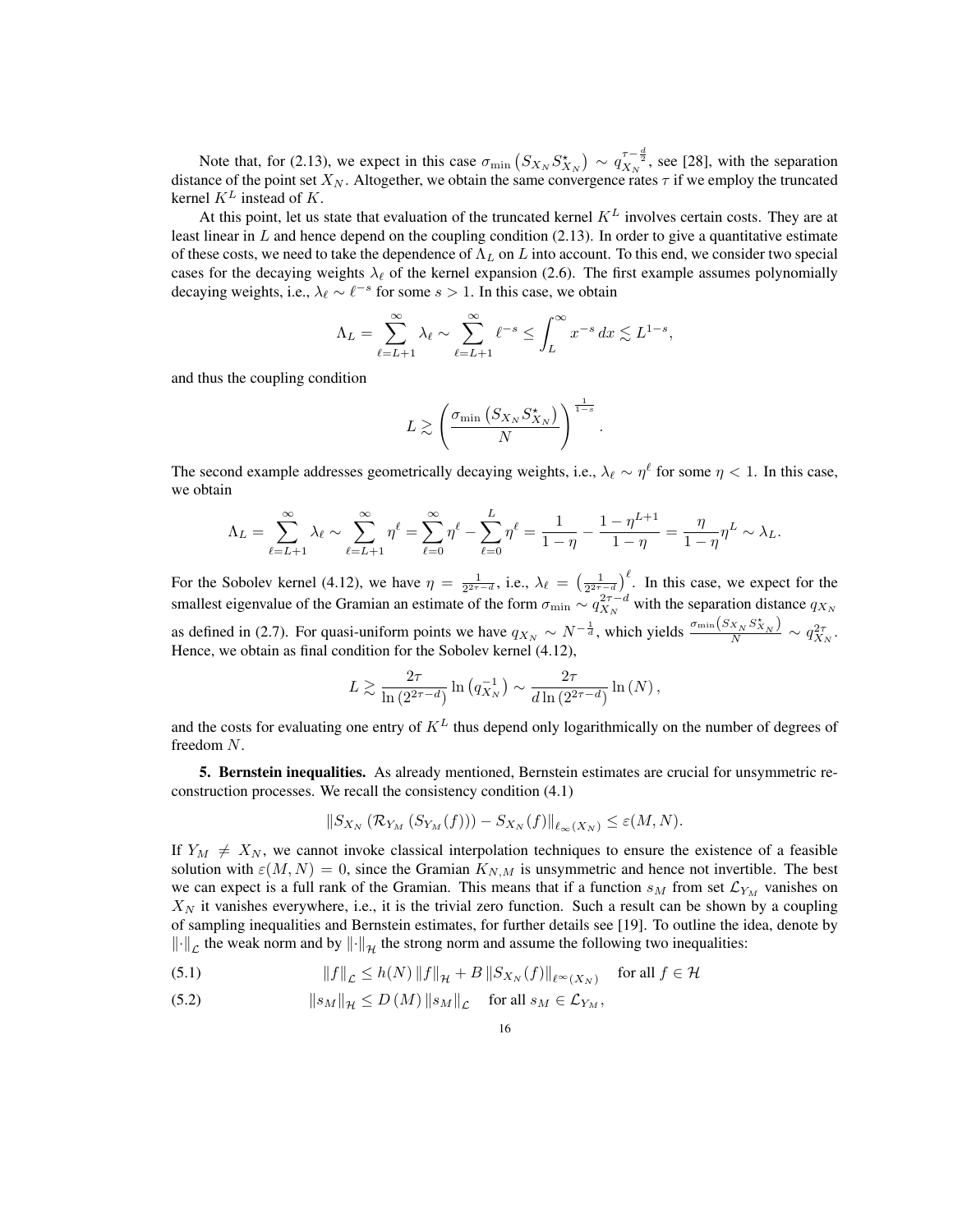with some constant  $B > 0$ . They key ingredient of our analysis relies on the fact that the first inequality only depends on  $X_N$  while the second depends only on  $Y_M$ . Applying (5.1) to  $f = s_M$  in the first step and using (5.2) in the second step yields

$$
||s_M||_{\mathcal{L}} \le h(N) ||s_M||_{\mathcal{H}} + B ||S_{X_N} s_M||_{\ell^{\infty}(X_N)} \le h(N)D\left(M\right) ||s_M||_{\mathcal{L}} + B ||S_{X_N} s_M||_{\ell^{\infty}(X_N)}.
$$

Hence, if  $h(N)D(M) < 1$  holds, we have

$$
||s_M||_{\mathcal{L}} \le B (1 - h(N)D(M))^{-1} ||S_{X_N} s_M||_{\ell^{\infty}(X_N)}
$$

and the continuous norm  $\|\cdot\|_{\mathcal{L}}$  is bounded by the discrete data on  $X_N$ . Altogether, for the numerical analysis of unsymmetric reconstruction processes, Bernstein estimates like (5.2) are urgently needed.

Thus, we finally also derive Bernstein inequalities for our setting using the truncated kernels *KL*. In the following, we assume that Bernstein-type inequalities hold for sections of the frame. To this end, suppose that  $H$  is compactly embedded in the space  $L$  such that

$$
||v||_{\mathcal{H}} \le E(L) ||v||_{\mathcal{L}} \quad \text{for all } v \in \mathcal{H}_L \text{ and all } L \in \mathbb{N}.
$$

By the inclusion  $H_L \subset H_{L+1}$ , the term  $E(L)$  is expected to grow with *L*. Motivated by dyadic wavelets and, more generally, by frames arising from stable subspace splittings (see [16, 17]), we suppose that *E*(*L*) depends on *L* via the weights  $\lambda_\ell$ . Note that if the weights  $\lambda_\ell$  decrease geometrically then  $\lambda_{L+1} \sim \lambda_L \sim \Lambda_L$ with constants independent of *L*, where  $\Lambda_L$  is defined in (2.13). Hence, there is a function  $\kappa : [0, \infty) \to$  $[0, \infty)$  such that

(5.3) 
$$
\|v\|_{\mathcal{H}} \leq \kappa (\Lambda_{L-1}) \|v\|_{\mathcal{L}} \quad \text{for all } v \in \mathcal{H}_L \text{ and all } L \in \mathbb{N}.
$$

Since  $\Lambda_L$  is monotonically decreasing as a function of L, the function  $\kappa$  is supposed to be also monotonically decreasing. Assume further that with the notation from (2.9)

(5.4) 
$$
\|s_{\boldsymbol{\alpha},X_N}^L\|_{\mathcal{L}} \leq \|s_{\boldsymbol{\alpha},X_N}\|_{\mathcal{L}} \quad \text{ for all } L \in \mathbb{N}, \quad \text{all } X_N = \{x_1,\ldots,x_N\}, \quad \text{and all } \boldsymbol{\alpha} \in \mathbb{R}^N.
$$

Indeed, if the frame and its finite sections are also frames with respect to the *L*-norm with frame constants independent of the level then (5.4) is satisfied. This is for example the case for frames that lead to reproducing kernels in Sobolev spaces  $W_2^k(\Omega)$  on domains  $\Omega$  such that the sections are also frames for  $\mathcal{L} := L_2(\Omega)$  (see [17]). We than have the following lemma.

LEMMA 5.1. Let  $\{\lambda_{\ell}^{1/2} \phi_{\ell,j} : \ell \in \mathbb{N} \text{ and } j \in I_{\ell}\}$  be a tight frame in  $\mathcal H$  satisfying (5.3), (5.4) and (2.2)*, and choose the minimal*  $L > 1$  *such that* (2.13) *holds. Then, for all*  $s_{\alpha, X_N} \in \mathcal{L}_{X_N}$ *, we have* 

$$
\|s_{\alpha,X_N}\|_{\mathcal{H}} \leq \frac{\gamma}{\gamma-1} \kappa \left( \frac{\sigma_{\min} \left( S_{X_N} S_{X_N}^* \right)}{N A \gamma^2} \right) \|s_{\alpha,X_N}\|_{\mathcal{L}}.
$$

*Proof.* By Lemma 2.1, (5.3) and (5.4), we obtain

$$
\|s_{\boldsymbol{\alpha},X_N}\|_{\mathcal{H}} \leq \frac{\gamma}{\gamma-1} \|s_{\boldsymbol{\alpha},X_N}^L\|_{\mathcal{H}} \leq \gamma \kappa \left(\Lambda_{L-1}\right) \|s_{\boldsymbol{\alpha},X_N}^L\|_{\mathcal{L}} \leq \gamma \kappa \left(\Lambda_{L-1}\right) \|s_{\boldsymbol{\alpha},X_N}\|_{\mathcal{L}},
$$

for all  $s_{\alpha,X_N} \in \mathcal{L}_{X_N}$ . Furthermore, we have  $\Lambda_{L-1} > \frac{\sigma_{\min}(S_{X_N} S_{X_N}^*)}{NA\gamma^2}$  by minimality of *L*. Thus since  $\kappa$  is monotonically decreasing, we get

$$
\kappa(\Lambda_{L-1}) \leq \kappa \left( \frac{\sigma_{\min} \left( S_{X_N} S_{X_N}^* \right)}{N A \gamma^2} \right),
$$
  
17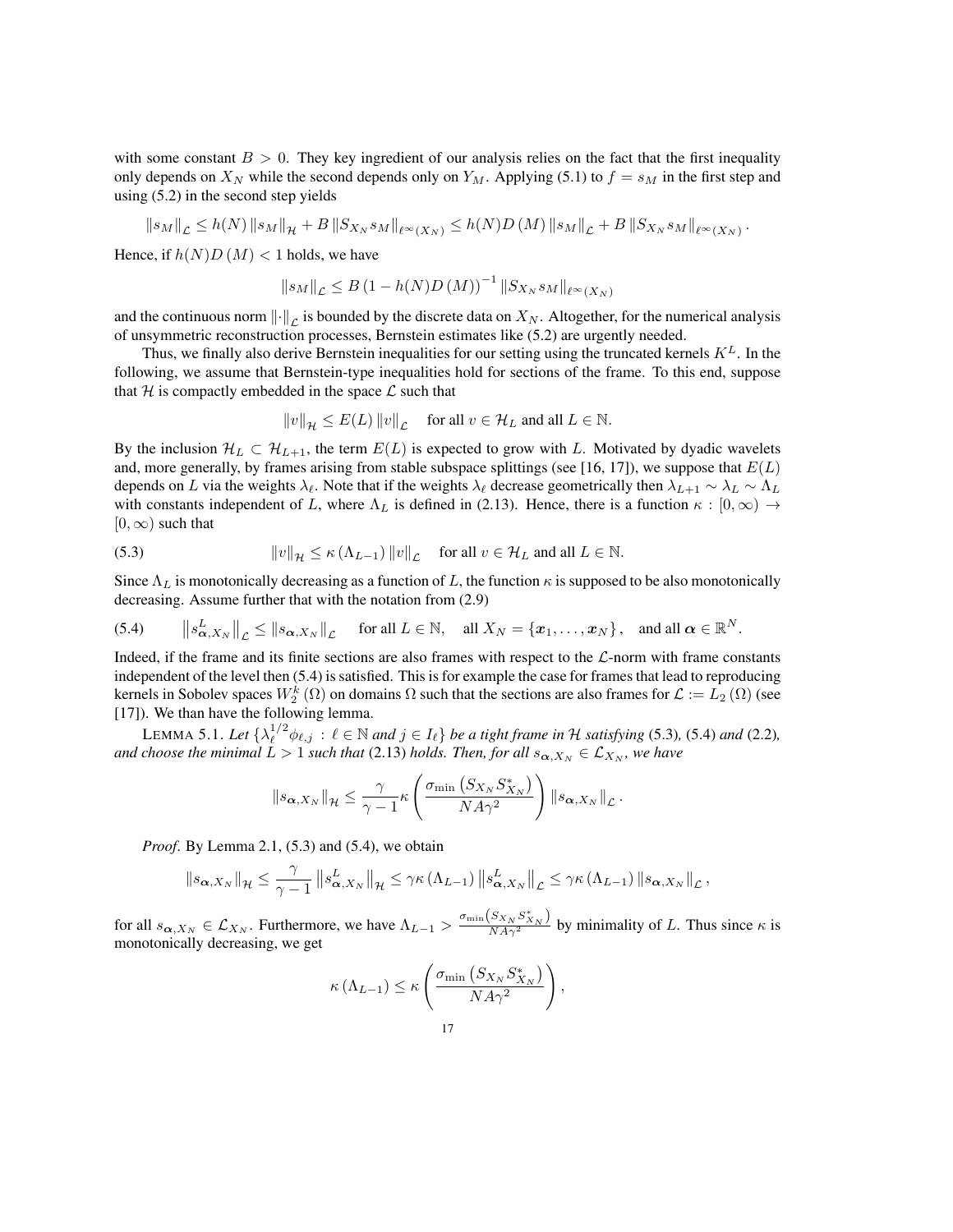which concludes the proof.

In order to apply Lemma 5.1 one has to estimate  $\sigma_{\min}$   $(S_{X_N} S^*_{X_N})$  from below. We now give an estimate in terms of the weights of the frame which is a straight-forward generalization of [18, Lemma 5.23]. The proof can be found in the Appendix.

LEMMA 5.2. Suppose that there is  $a > 1$  and  $C_1$ ,  $C_2 > 0$  such that for all  $l \in \mathbb{N}$  and all  $j \in I_\ell$ 

(5.5) 
$$
C_1 a^{-\ell} \leq \text{diam} \operatorname{supp} \phi_{\ell,j} \leq C_2 a^{-\ell}.
$$

 $\Box$ 

*Suppose further that there is a uniform level-wise lower bound*

(5.6) 
$$
\inf_{\ell \in \mathbb{N}} \sum_{j \in I_{\ell}} \phi_{\ell,j}(\boldsymbol{x})^2 \geq \beta_0 > 0 \text{ for all } \boldsymbol{x} \in \Omega.
$$

*Then, for all*  $X_N \subset \Omega$ *, it holds that* 

$$
\sigma_{\min}\left(S_{X_N}S_{X_N}^{\star}\right) \geq \beta_0 \lambda_M \quad \text{with} \quad M > \ln_a\left(\frac{C_2}{q_{X_N}}\right),
$$

*where*  $\lambda_M$  *denotes the weight of the kernel expansion* (1.2).

The assumptions of Lemma 5.2 are natural for many typical examples such as dyadic wavelets where the assumption (5.5) holds with  $a = 2$ . Note furthermore that (5.6) is satisfied for instance for partition of unity functions occuring in modern discretizations schemes for partial differential equations, see [26, 27] for an overview. We only need the following two ingredients:

(i) There is  $\gamma_0$  with the property: For all  $\ell \in \mathbb{N}$  and all  $j \in I_\ell$  the number of functions  $\phi_{\ell,k}, k \in I_\ell$ , such that the supports of  $\phi_{\ell,k}$  and  $\phi_{\ell,j}$  have an intersection of positive measure is bounded by  $\gamma_0$ , i.e.

$$
\sup_{\ell \in \mathbb{N}} \sup_{j \in I_{\ell}} (\# \left\{ k : |\text{supp} \left( \phi_{\ell,j} \right) \cap \text{supp} \left( \phi_{\ell,k} \right)| > 0 \right\}) \leq \gamma_0.
$$

(ii) For all  $\ell \in \mathbb{N}$ , the functions  $\{\phi_{\ell,j} : j \in I_{\ell}\}$  are non-negative and build a partition of unity, i.e.

$$
\sum_{j\in I_\ell} \phi_{\ell,j}(\boldsymbol{x})=1 \quad \text{for all } \boldsymbol{x}\in \Omega.
$$

Indeed if (i) and (ii) are satisfied then for all  $\ell \in \mathbb{N}$ 

$$
1\leq \sum_{j\in I_\ell} |\phi_{\ell,j}({\boldsymbol x})| = \sum_{\substack{j\in I_\ell \\ \operatorname{supp}\phi_{\ell,j}\cap\{{\boldsymbol x}\}\neq \emptyset}} |\phi_{\ell,j}({\boldsymbol x})| \leq \gamma_0^{\frac{1}{2}} \left(\sum_{j\in I_\ell} |\phi_{\ell,j}({\boldsymbol x})|^2\right)^{\frac{1}{2}}.
$$

As an example, let us finally consider the case of the Sobolev space  $W_2^{\tau}$  again with its reproducing kernel (4.12). There is a constant  $F > 0$  such that for all  $\ell \in \mathbb{N}$  for all  $v_\ell \in \mathcal{H}_\ell$  (see [17])

$$
||v_{\ell}||_{W_2^{\tau}} \leq F2^{\ell \tau} ||v_{\ell}||_{L^2}.
$$

By Lemma 5.2 we have with  $M \sim \log_2 (1/q_{X_N})$  that  $\sigma_{\min} \gtrsim \lambda_M \sim q^{\tau - \frac{1}{2}}$ . Following Lemma 2.1 we choose  $L \in \mathbb{N}$  such that  $\Lambda_L \sim \lambda_L \sim \frac{\sigma_{\min}}{N} \gtrsim q^{\tau + \frac{1}{2}}$ . Hence we obtain that (see Lemma 5.1) there is a constant  $G > 0$  such that

(5.7) 
$$
\|s_{\boldsymbol{\alpha},X_N}\|_{W_2^{\tau}} \leq Gq^{\frac{1+2\tau}{1-2\tau}} \|s_{\boldsymbol{\alpha},X_N}\|_{L^2}.
$$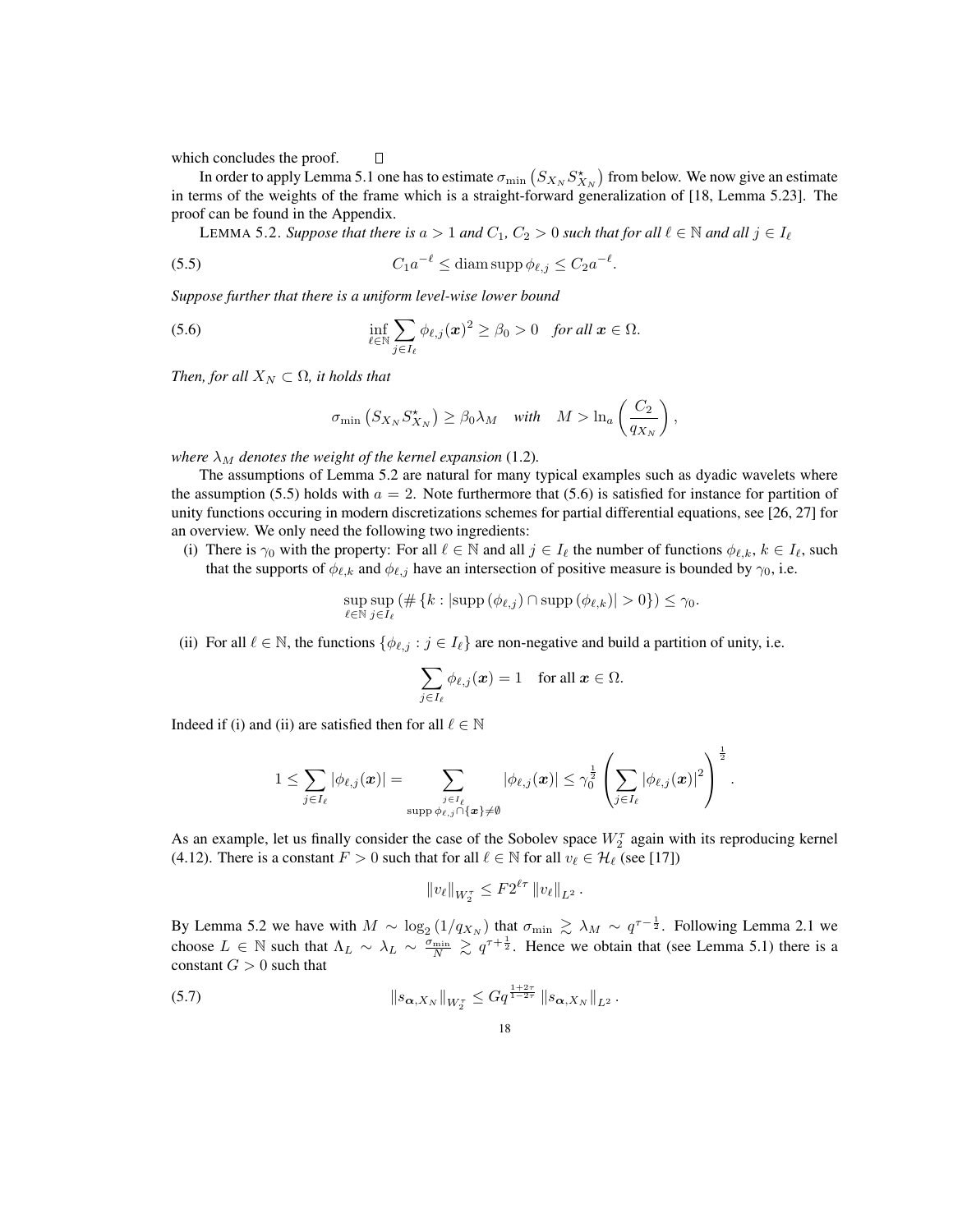for all  $s_{\alpha,X_N} \in \mathcal{L}_{X_N}$ .

Note that the condition in Lemma 5.1 on a minimal  $L > 1$  such that  $\Lambda_L$  satisfies (2.13) is not very restrictive. Otherwise the Gramian matrix from (2.12) would have a lowest eigenvalue independent of *X<sup>N</sup>* which is known to be true only for very coarse point sets. This makes it applicable to a variety of examples. The price for this generality is that, in some cases, the norm equivalence constants are not optimal with respect to the point set  $X_N$ . Moreover, the the rate  $q^{\frac{1+2\tau}{1-2\tau}}$  of the inverse estimate (5.7) is inferior to the rate  $q^{-\tau}$  expected for Sobolev spaces (see [28, Chap. 12]). However, such better estimates have, to the best of our knowledge, not yet been shown for kernels from (4.12). We would obtain the better order in  $q_{X_N}$  if we could choose  $\Lambda_L \sim \sigma_{\min}$  which is possible under certain further assumptions on the frame system, as will be shown elsewhere.

6. Concluding remarks. In conclusion, we showed that there is a theoretical justification for using kernel which are given as a infinite series expansion of the form  $(1.2)$ . The fundamental step was to derive an explicit coupling of the discrete point set to the decay of the summation weights in (1.2). We furthermore proved that we do not loose accuracy (up to constants) if we employ a properly truncated kernel instead of the infinite expansion (1.2). Moreover, we showed that the finite dimensional spaces spanned by the first terms of the expansion provide good approximation spaces. This observation was formalized by deriving a sampling inequality based on these finite dimensional spaces. Our estimates can be employed in the error analysis of many regularized reconstruction algorithms. Since our sampling inequality is based on the kernel expansion only, our results can be applied where classical function spaces are not available, as it is often the case in machine learning applications.

Appendix. In this appendix we now give for reasons of completeness the proof of Lemma 5.2. It is a straight-forward generalization of [18, Lemma 5.23].

*Proof.* The Gramian matrix based on  $X_N = \{x_1, \ldots, x_N\}$  can be decomposed into

$$
\sum_{\ell\in\mathbb{N}}\lambda_\ell\left(\sum_{j\in I_\ell}\phi_{\ell,j}(\pmb{x}_n)\phi_{\ell,j}(\pmb{x}_m)\right)_{n,m}=:\sum_{\ell\in\mathbb{N}}\lambda_\ell\boldsymbol{A}_\ell(X_N).
$$

For fixed  $\ell \ge 0$  we denote by  $\sigma_{\min}(A_\ell(X_N))$  the smallest eigenvalue of the matrix  $A_\ell(X_N)$ . Note that the matrices  $A_\ell$  ( $X_N$ ) are positive semi-definite since

$$
\boldsymbol{A}_{\ell}(X_N) := \sum_{j \in I_{\ell}} \left(\phi_{\ell,j}(X_N) \otimes \phi_{\ell,j}(X_N)\right) := \sum_{j \in I_{\ell}} \begin{pmatrix} \phi_{\ell,j}(\boldsymbol{x}_1) \\ \vdots \\ \phi_{\ell,j}(\boldsymbol{x}_N) \end{pmatrix} \left(\phi_{\ell,j}\left(\boldsymbol{x}_1\right), \ldots, \phi_{\ell,j}\left(\boldsymbol{x}_N\right)\right)
$$

is a sum of rank-one matrices with non-negative spectrum. Hence, for all  $M \in \mathbb{N}$  and all  $\alpha \in \mathbb{R}^N$ , we obtain

$$
(\boldsymbol{\alpha}, S_{X_N} S_{X_N}^{\star} \boldsymbol{\alpha})_{\ell_2(X_N)} = \sum_{\ell \in \mathbb{N}} \lambda_{\ell} (\boldsymbol{\alpha}, \boldsymbol{A}_{\ell}(X_N) \boldsymbol{\alpha})_{\ell_2(X_N)} \ge \lambda_M (\boldsymbol{\alpha}, \boldsymbol{A}_M(X_N) \boldsymbol{\alpha})_{\ell_2(X_N)}
$$

$$
\ge \lambda_M \sigma_{\min} (\boldsymbol{A}_M(X_N)) ||\boldsymbol{\alpha}||_{\ell_2(X_N)}^2.
$$

This implies in particular

(6.1) 
$$
\sigma_{\min}\left(S_{X_N}S_{X_N}^*\right) \ge \lambda_M \sigma_{\min}\left(\mathbf{A}_M(X_N)\right) \text{ for all } M \in \mathbb{N}.
$$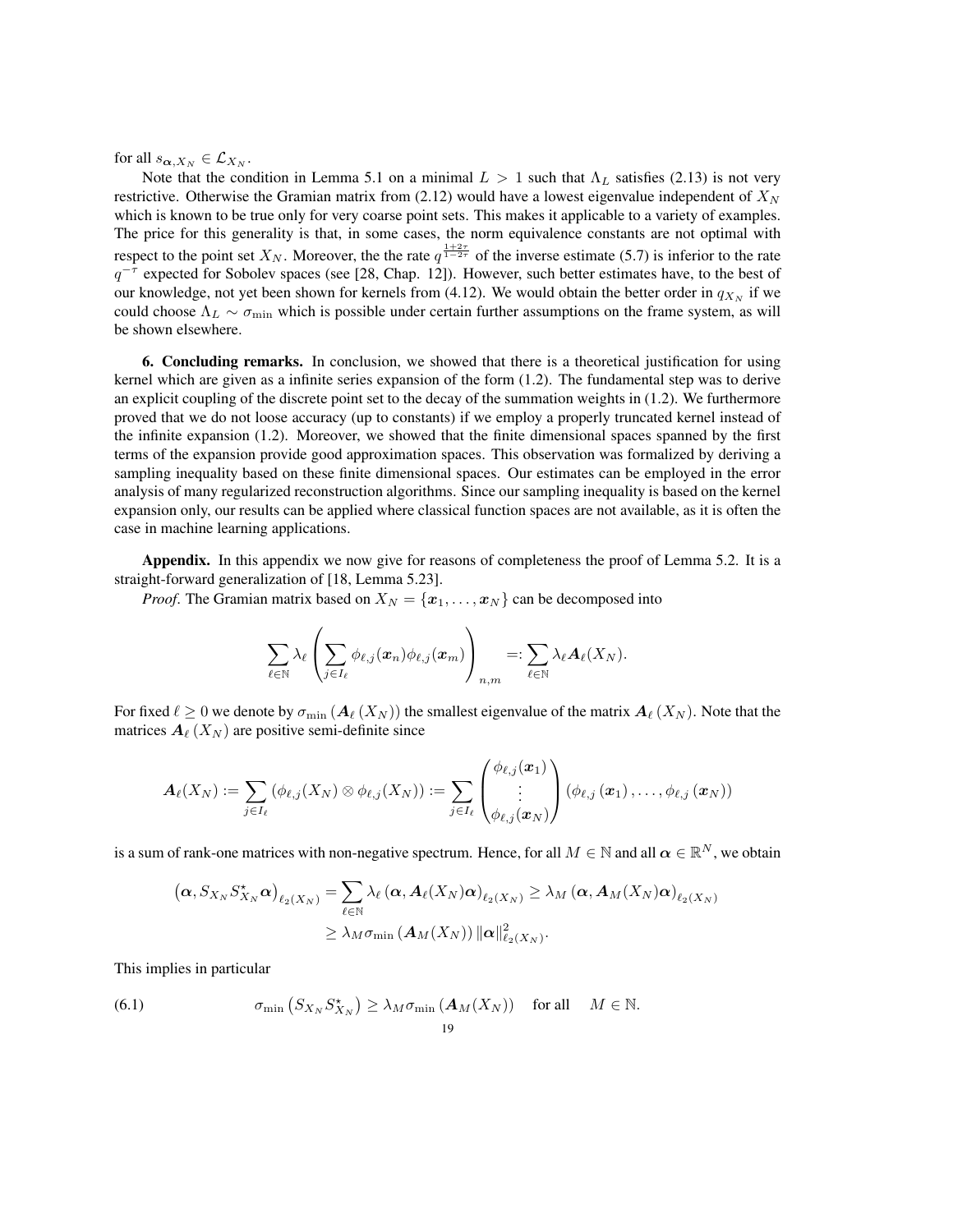Thus, we have to find a lower bound on  $\sigma_{\min}(A_M(X_N))$  for a fixed  $M \in \mathbb{N}$ . To this end, we choose M large enough such that for all  $j \in I_M$ 

$$
q_{X_N} > C_2 a^{-M} \geq \text{diam}\, \text{supp}\, \phi_{M,j} \quad \text{ or equivalently } \quad M > \ln_a \left( \frac{C_2}{q_{X_N}} \right).
$$

Then, by (5.6), we obtain

$$
\sum_{j\in I_{\ell}}\phi_{\ell,j}(\boldsymbol{x}_n)\phi_{\ell,j}(\boldsymbol{x}_m)=\sum_{j\in I_{\ell}}\phi_{\ell,j}^2(\boldsymbol{x}_n)\geq\beta_0\quad\text{for all }\ell\geq M,
$$

that is, the matrix  $A_\ell(X_N)$  is diagonal and the entries on the diagonal are bounded below by  $\beta_0 > 0$ . Hence,  $\sigma_{\min}(A_M(X_N)) \geq \beta_0$ , and, by (6.1), we finally get

$$
\sigma_{\min}\left(S_{X_N}S_{X_N}^{\star}\right) \geq \lambda_M \beta_0.
$$

 $\Box$ 

This yields the desired lower bound.

Acknowledgements. This work was supported in part by the Collaborative Research Centre (SFB) 1060 of the Deutsche Forschungsgemeinschaft. Some of the results are contained in Barbara Zwicknagl's PhD thesis defended at the University of Bonn (see [30]). Michael Griebel and Christian Rieger acknowledge partial support by the DFG through the Collaborative Research Centers (SFB) 611 and the Hausdorff Center for Mathematics. Barbara Zwicknagl thanks the Center for Nonlinear Analysis (NSF Grant No. DMS-0635983), where part of this research was carried out. Her research was partly funded by a postdoctoral fellowship of the National Science Foundation under Grant No. DMS-0905778.

#### **REFERENCES**

- [1] R. ARCANGÉLI, M. L. DI SILANES, AND J. TORRENS, An extension of a bound for functions in Sobolev spaces, with applica*tions to* (*m, s*)*-spline interpolation and smoothing*, Numer. Math., 107(2) (2007), pp. 181–211.
- [2] , *Estimates for functions in Sobolev spaces defined on unbounded domains*, Journal of Approximation Theory, 161 (2009), pp. 198 – 212.
- [3] *------, Extension of sampling inequalities to Sobolev semi-norms of fractional order and derivative data*, Numerische Mathematik, 121 (2012), pp. 587–608.
- [4] S. ATLURI AND S. SHEN, *The Meshless Local Petrov-Galerkin (MLPG) Method*, Tech Science Press, Encino, CA, 2002.
- [5] M. BUHMANN, *Radial Basis Functions: Theory and Implementations*, Cambridge University Press, Cambridge, 2003.
- [6] N. CHRISTIANINI AND J. SHAWE-TAYLOR, *An Introduction to Support Vector Machines*, Cambridge Univ. Press, 2000.
- [7] G. FASSHAUER, *Meshfree Approximation methods with MATLAB*, Interdisciplinary Mathematical Sciences Vol. 6, World Scientific Publishers, Singapore, 2006.
- [8] G. FASSHAUER AND M. MCCOURT, *Stable evaluation of Gaussian radial basis function interpolants*, SIAM Journal on Scientific Computing, 34 (2012), pp. A737–A762.
- [9] J. KREBS, *Support vector regression for the solution of linear integral equations*, Inverse Problems, 27 (2011), p. 065007.
- [10] J. KREBS, A. LOUIS, AND H. WENDLAND, *Sobolev error estimates and a priori parameter selection for semi-discrete Tikhonov regularization*, Journal of Inverse and Ill-Posed Problems, 17 (2009), pp. 845–869.
- [11] W. MADYCH, *An estimate for multivariate approximation II*, J. Approx. Theory, 142 (2006), pp. 116–128.
- [12] F. NARCOWICH, J. WARD, AND H. WENDLAND, *Sobolev bounds on functions with scattered zeros, with applications to radial basis function surface fitting*, Math. Comp., 74 (2005), pp. 743–763.
- [13] , *Sobolev error estimates and a Bernstein inequality for scattered data interpolation via radial basis functions*, Constr. Approx., 24 (2006), pp. 175–186.
- [14] R. OPFER, *Multiscale kernels*, Adv. Comp. Math., 25 (2006), pp. 357–380.
- [15] , *Tight frame expansions of multiscale reproducing kernels in Sobolev spaces*, Appl. Comput. Harm. Anal., 20 (2006), pp. 357–374.
- [16] P. OSWALD, *Frames and space splittings in Hilbert spaces*. Survey Lecture given at the Universities Bonn and Lancaster in 1997 available at http://www.faculty.jacobs-university.de/poswald, 1997.